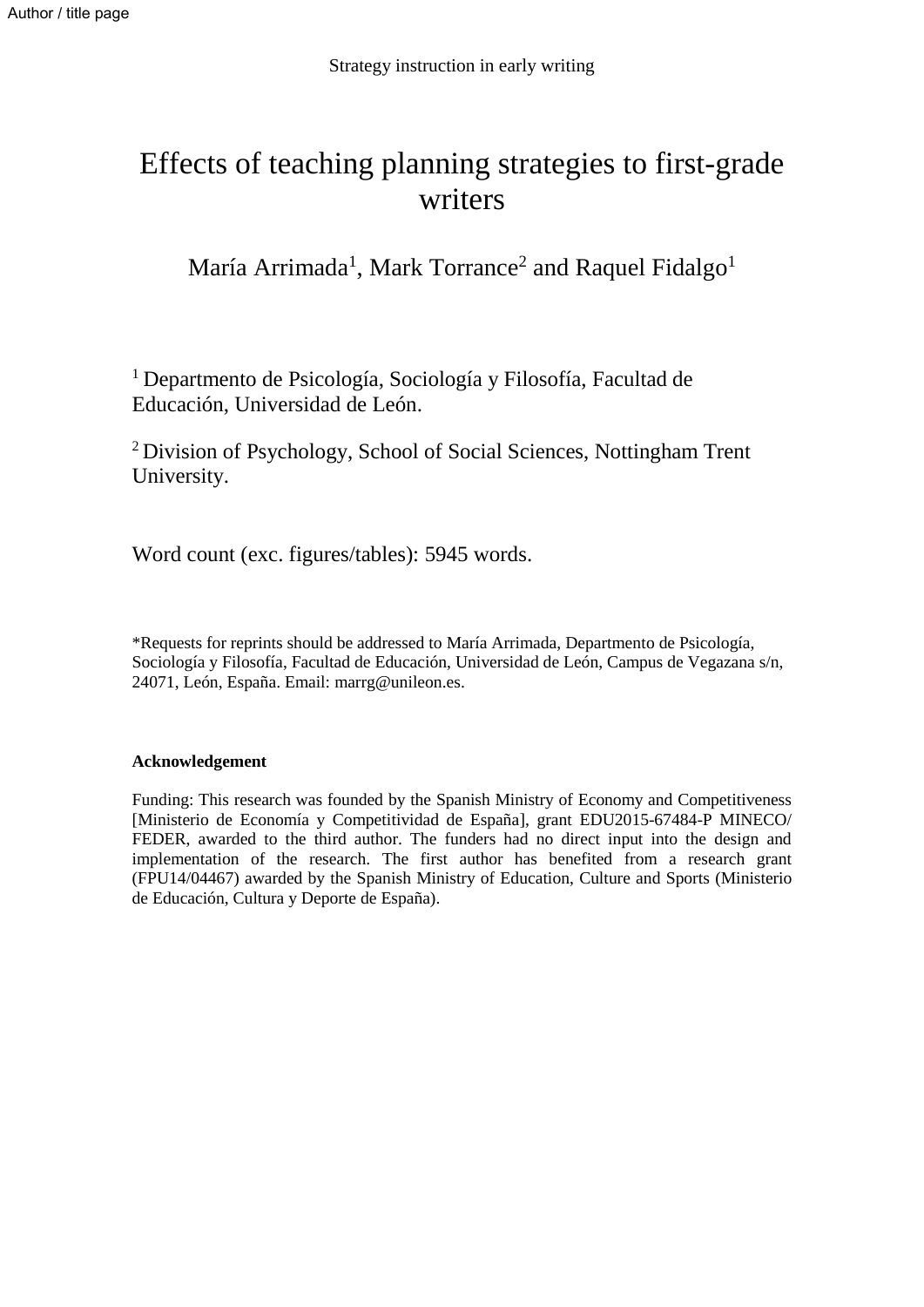#### **Effects of teaching planning strategies to first-grade writers**

**Background.** Traditionally writing instruction at the start of school has focused on developing students' ability to spell and handwrite. Teaching children explicit self-regulatory strategies for developing content and structure for their text has proved effective for students in later grades of primary (elementary) education.

**Aims.** The present study aims to determine whether first-grade students benefit from learning higher-level self-regulating strategies for explicit planning of content and structure.

**Sample.** Five mixed-ability Spanish first-grade classes were randomly assigned to either an experimental condition that received strategy-focused instruction (3 classes, N=62), or to a practice-matched control condition (2 classes, N=39).

**Method.** Over 10, 50 minutes sessions, the intervention taught strategies for writing stories. Writing performance was assessed prior to intervention, immediately after intervention and 7 weeks post-intervention, in terms of both text features associated with written narratives and by holistic quality ratings.

**Results.** Students who received the intervention subsequently produced texts with better structure, coherence and quality, and a larger number of features associated with narrative texts. These effects remained at follow-up and were not present in the control condition.

**Conclusion.** Our findings indicate that teaching explicit strategies for planning text content and structure benefits young writers even when spelling and handwriting skills are not yet well established.

**Keywords:** self-regulation; planning strategy; writing instruction; primary education; text quality.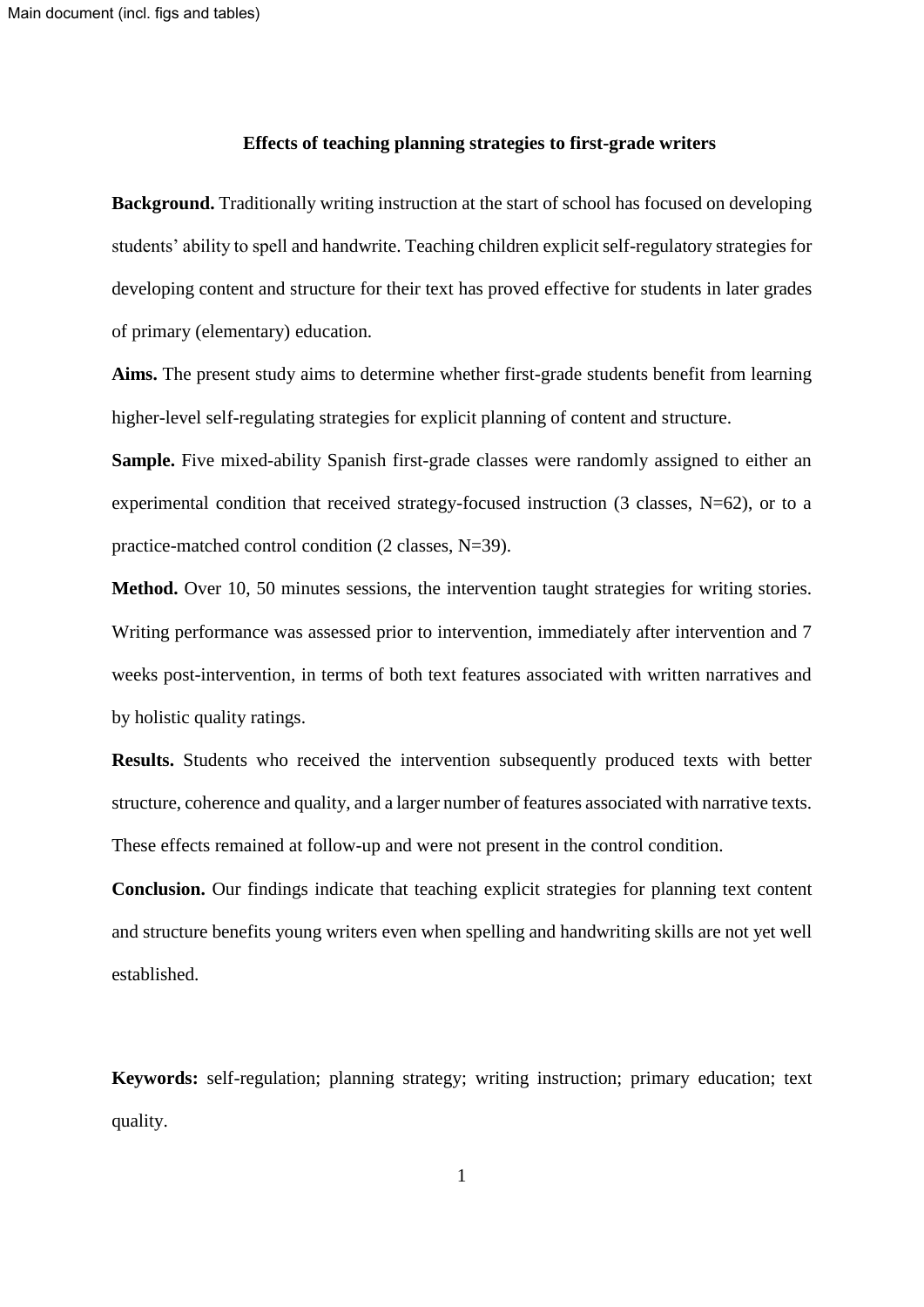#### **Introduction**

Learning to compose text requires development of low-level skills for translating ideas into sentences (handwriting, spelling, grammar) and knowledge of higher-level rhetorical structures that give global coherence to the text. However, this alone is insufficient: Students must also employ self-regulatory strategies that ensure that they retrieve and apply relevant knowledge in an organized and systematic way when they are faced with a writing task and specific communicative goals (Zimmerman & Bandura, 1994). Strategy-focused writing instruction aims to teach developing writers these strategies.

Strategy-focused instruction teaches explicit planning and/or revising procedures with the aim that students will then independently use these strategies in their own writing. Strategyfocused writing instruction, as operationalised, for example, in Self-Regulated Strategy Development (SRSD: Graham & Harris, 2018; Harris, Graham, & Mason, 2006; Harris, Santangelo, & Graham, 2008) typically proceeds through three stages: a) direct teaching, providing students with explicit knowledge of writing strategies, b) modelling, in which students observe the instructor modelling the target strategies, and c) emulation, when children write their own texts following the model. This approach, with some variation in detail, has been found successful in several studies. These include evaluation in struggling and typicallydeveloping students, in primary and secondary schools, in small group and whole-class context, and in different languages and educational contexts (e.g., Brunstein & Glaser, 2011; Danoff, Harris, & Graham, 1993; De La Paz & Graham, 2002; Glaser & Brunstein, 2007; Graham, Harris, & Mason, 2005; Harris et al., 2006; Limpo & Alves, 2013; Sawyer, Graham, & Harris, 1992; Torrance, Fidalgo, & García, 2007). Meta-analyses indicate that strategy-focused instruction tends to outperform other approaches to teaching writing (Graham, McKeown, Kiuhara, & Harris, 2012; Graham & Perin, 2007; Koster, Tribushinina, de Jong, & van den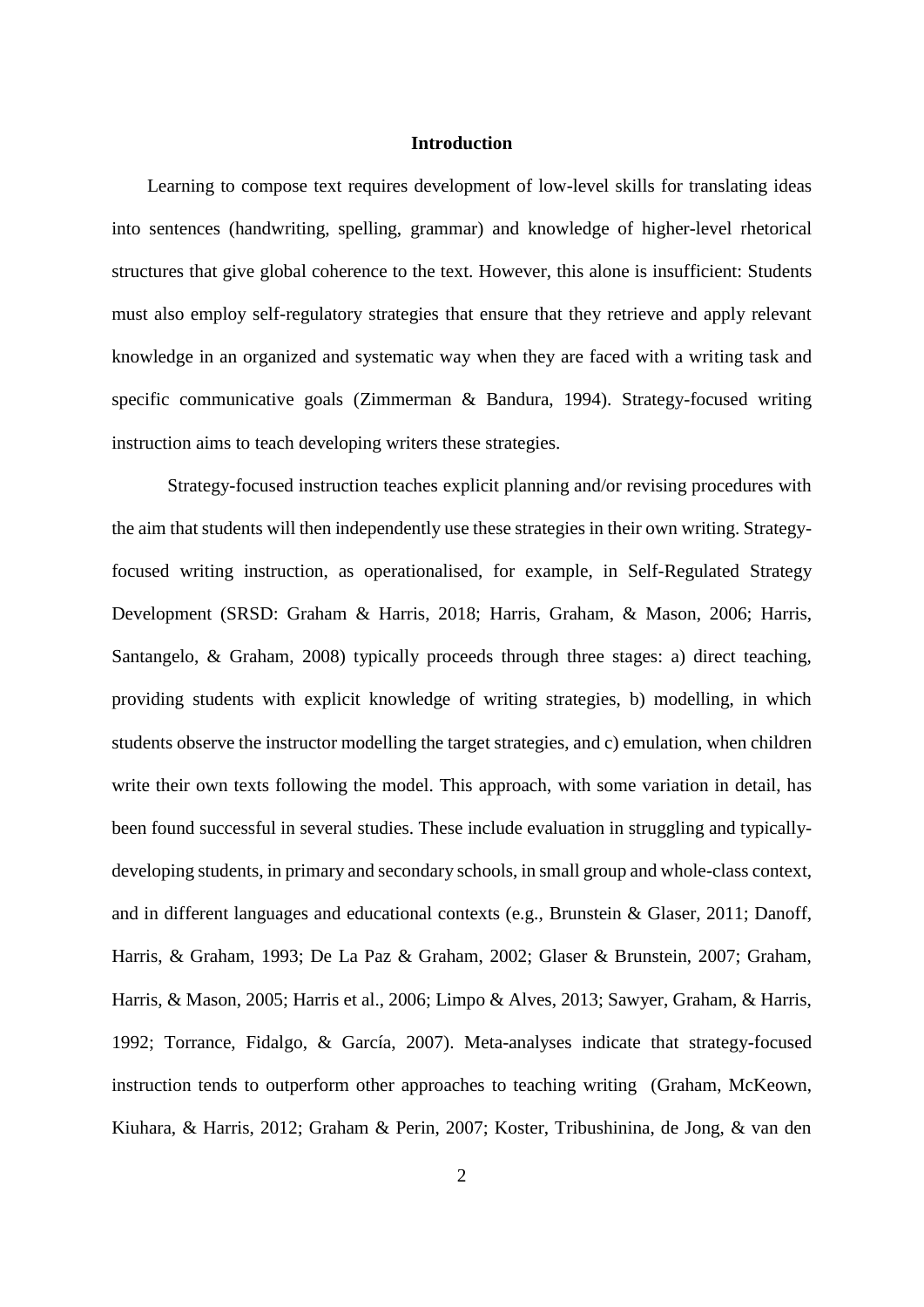Bergh, 2015; Rogers & Graham, 2008). It is less clear exactly what mechanisms mediate the effect of this intervention (Torrance, Fidalgo, & Robledo, 2015), although it is typically assumed that students need explicit, strategic knowledge of how to write – particularly, of procedures to plan good texts– to regulate the process by which they produce their text.

Existing evaluations of strategy focussed instruction have almost exclusively sampled students in 3rd grade and above. Early writing instruction tends to focus almost exclusively on spelling and handwriting (Cutler & Graham, 2008; Dockrell, Marshall, & Wyse, 2015). The assumption has been that, until students achieve a reasonable level of mastery in these lowlevel skills, teaching strategies for planning and revising serves no function or will unnecessarily burden students. There are a handful of published studies evaluating strategyfocussed instruction for  $2<sup>nd</sup>$  grade writers who fail to learn at the same rate as their peers under the normal writing curriculum. These involved individualised instruction delivered one-to-one (Lane et al., 2008, 2011; Lienemann, Graham, Leader-Janssen, & Reid, 2006) or in small groups (Harris, Graham, & Adkins, 2015; Harris et al., 2006). Three studies involved group comparison, contrasting intervention with a normal curriculum control (Harris et al., 2015, 2006; Lane et al., 2011). The remainder were case studies. Findings suggest that, for these children, teaching planning strategies gives significant gains in text structure and overall quality in children's narrative and persuasive writing.

To our knowledge, only one previous study has evaluated strategy-focused instruction in first-grade students. Zumbrunn & Bruning (2013) describe six single-case studies, sampling students who already demonstrated reasonable competence<sup>1</sup> in written composition. Instruction

-

<sup>&</sup>lt;sup>1</sup> Specifically, students were selected on the basis of their ability to "write independently about self-selected topics or in response to a writing prompt, express a main idea with some details, use a variety of descriptive words and phrases, identify and write complete sentences, use correct punctuation at the end of sentences, and proofread and correct for spelling errors." (Zumbrunn & Bruning, 2013, p94). Mean age of students was 7.3 years, compared to 6.6 in the present study.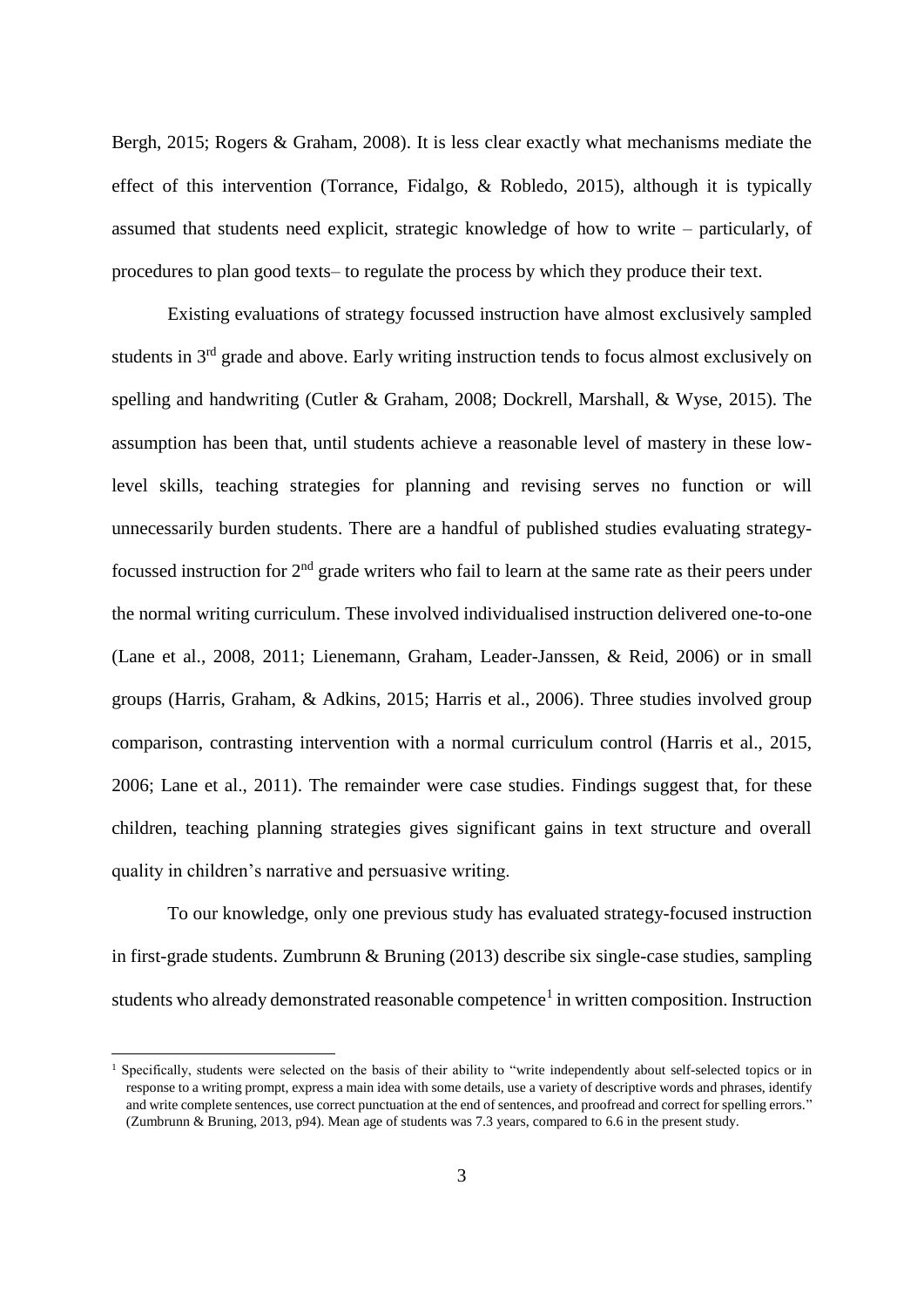was student-paced and implemented with pairs of students. Text quality, measured holistically on a 7 point scale and assessed at pre-test, post-test and follow-up, improved for all students.

The research that we report in this paper aimed to determine the effectiveness of strategy-focused instruction delivered in a fixed number of sessions by a single instructor in whole, mixed-ability first-grade classes (i.e. implemented in a form that would be possible in all typical first-grade teaching contexts). This question differs from that addressed by the studies that we have just reviewed. Previous research has established that strategy-focused instruction is effective with older students who might have a reasonable level of accuracy and automaticity in syntax, spelling and handwriting, and when delivered as an individualised, student-paced intervention to younger, struggling students. This finding does not, however, necessarily generalise to instruction for whole classes of younger students.

It is possible that teaching planning strategies prematurely will not benefit and may even hinder writing development. Written production is cognitively demanding, with various processes competing for limited cognitive capacity (McCutchen, 1996; Torrance & Galbraith, 2006). Fayol (1999) argued that in young children cognitive resources are mostly devoted to orthographic and grapho-motor processing, leaving little spare capacity for higher-level processing. Having to learn and remember an explicit planning strategy is, in itself, resourcedemanding and potentially diverts resources from transcription. Rijlaarsdam and co-workers (Rijlaarsdam et al., 2011; Rijlaarsdam & Couzijn, 2000) describe the "double challenge" faced by students when they are required to learn a new writing strategy concurrently with performing demanding writing tasks. More directly, it may simply be that students who struggle to compose sentences are motivationally not ready to learn about how to apply higherlevel structure to their text.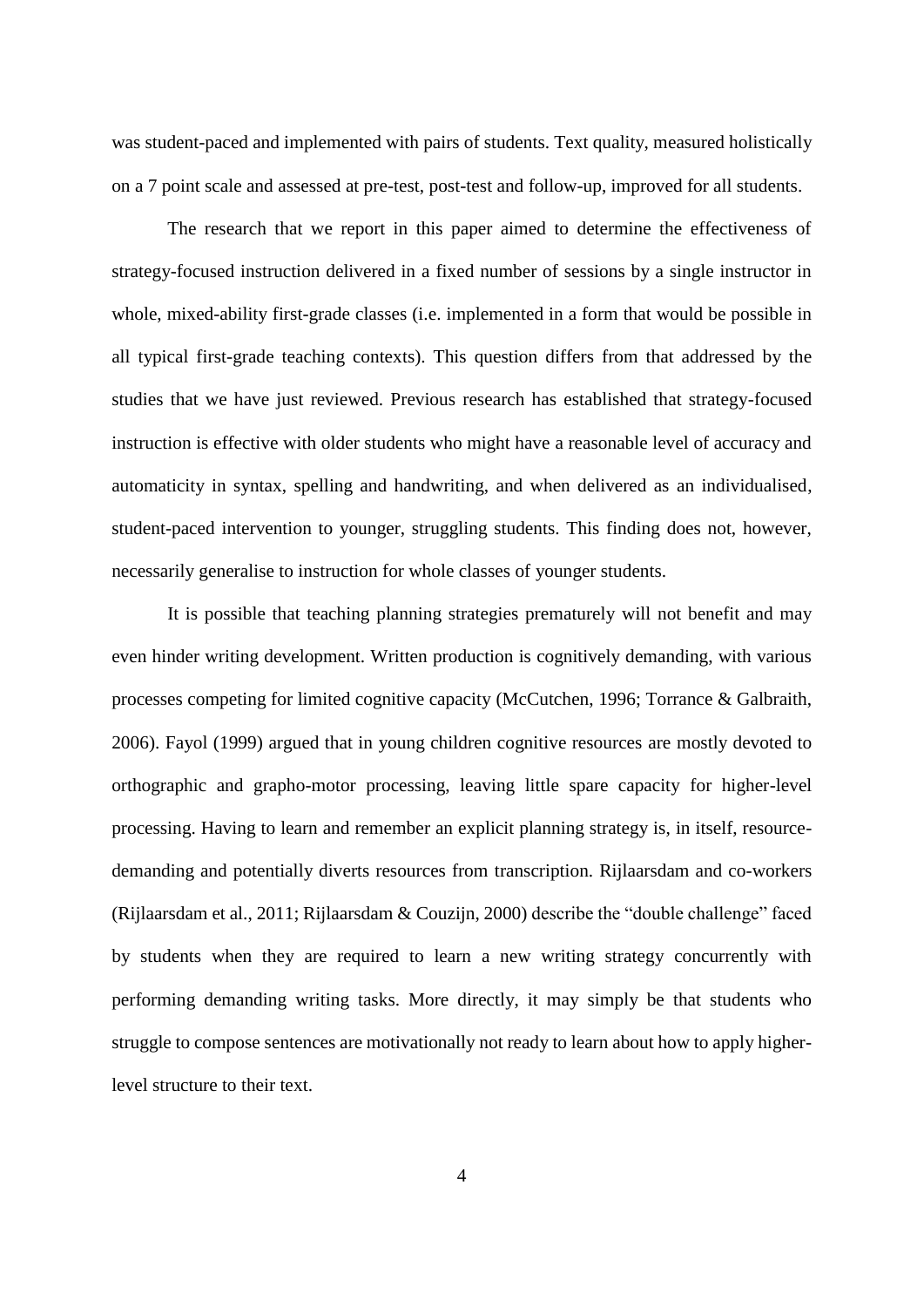It is, however, also possible to make a resource-demand argument *in favour* of early planning-strategy instruction: It may be that teaching planning strategies, if done appropriately, reduces the cognitive load. By introducing discrete pre-planning or "stop and think" activities into the writing process, students can separate out the processing of higher-level text features from word and sentence production, thus reducing potential competition (Kellogg, 1988, 1990). Also, teaching students how to plan and structure text before they have mastered transcription is not necessarily demotivating. The genre-related characteristics of narrative text can, in principle, be learned independently of the ability to instantiate narratives with these characteristics on the page. Nemirovsky (2009) argued that teaching content and rhetoric – the social function of written language – promotes meaningful learning. Teaching children to play the role of authentic communicators is, in itself, motivating (Teberosky & Sepúlveda, 2009). The attention and effort devoted to a writing task is highly motivation-dependent (Bruning  $\&$ Horn, 2000; Pajares, 2003). Interventions that increase students' enthusiasm for writing will increase opportunity for learning both high- and low-level skills.

In summary, existing research has established the benefit of teaching explicit strategies for generating and structuring content to children across a full-range of abilities at and above third grade. Younger children, who are unlikely to have achieved automaticity in transcription, may or may not benefit in the same way. The study we report in this paper therefore addresses the following research question: Does first-grade students' narrative-composition performance improve as a result of teaching explicit procedures for planning content and structure?

We implemented and evaluated a strategy-focused instructional program with mixedability classes of Spanish children in the second trimester of their 1st grade. The intervention was based in Cognitive Self-Regulation Instruction – a strategy-focused approach to writing instruction similar to SRSD - that has been demonstrated to have positive and sustained effects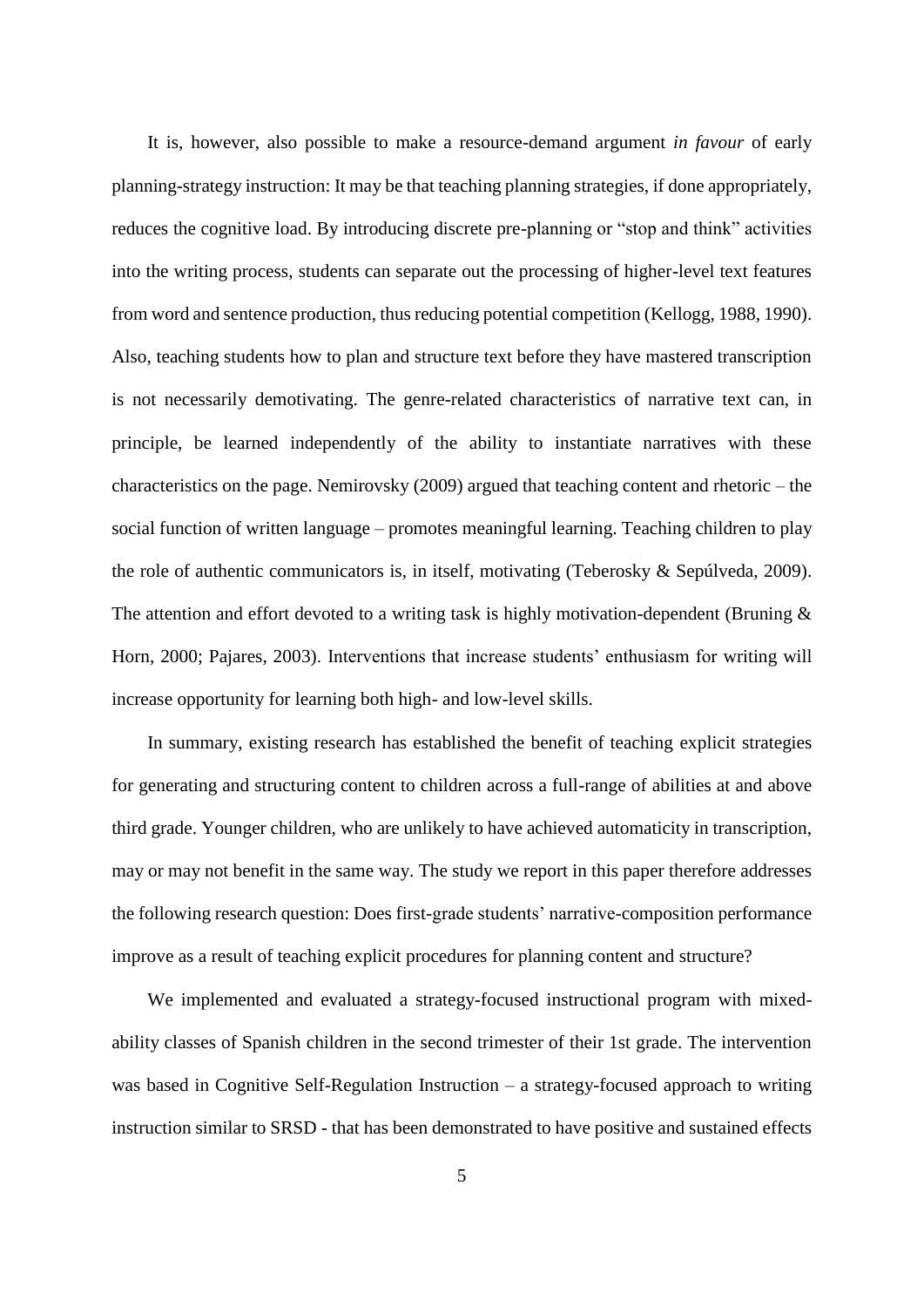in 6 th grade children (Fidalgo, Torrance, & García, 2008; Fidalgo, Torrance, Rijlaarsdam, van den Bergh, & Álvarez, 2015; López, Torrance, Rijlaarsdam, & Fidalgo, 2017; Torrance et al., 2007). Writing performance was evaluated in controlled tasks prior to intervention, immediately following intervention, and at seven weeks. Texts from these tasks were evaluated in terms of holistic (reader-based) quality measures and by counts of linguistic features associated with good narrative texts. If first-grade students benefit from strategy-focused instruction, we predict greater and sustained increase in scores on both of these measures, relative to practice-matched controls.

#### **Method**

#### **Design**

Five existing first-grade classes were randomly allocated to either intervention or control conditions. Students in the intervention condition were taught planning strategies through a strategy-focused instructional program. Students in the control condition engaged in activities targeting their understanding of story structure and to increase motivation for story writing. Instruction for both conditions was delivered by a researcher who is also a trained teacher (the first author). Both groups completed the same number of writing tasks. Students performed controlled writing tasks before intervention and immediately after intervention, and then were followed up in a delayed post-test. Time between the end of the intervention and follow-up varied between 52 and 56 days, with a mean of 55 days for the intervention condition and 54 days for controls. Both evaluation tasks and instruction focused on story writing.

#### **Participants**

Five first-grade classes (101 children, 54 female) across 2 *concertados* schools in León (Spain), participated in the study. From a total of 110 students, 7 were removed from the sample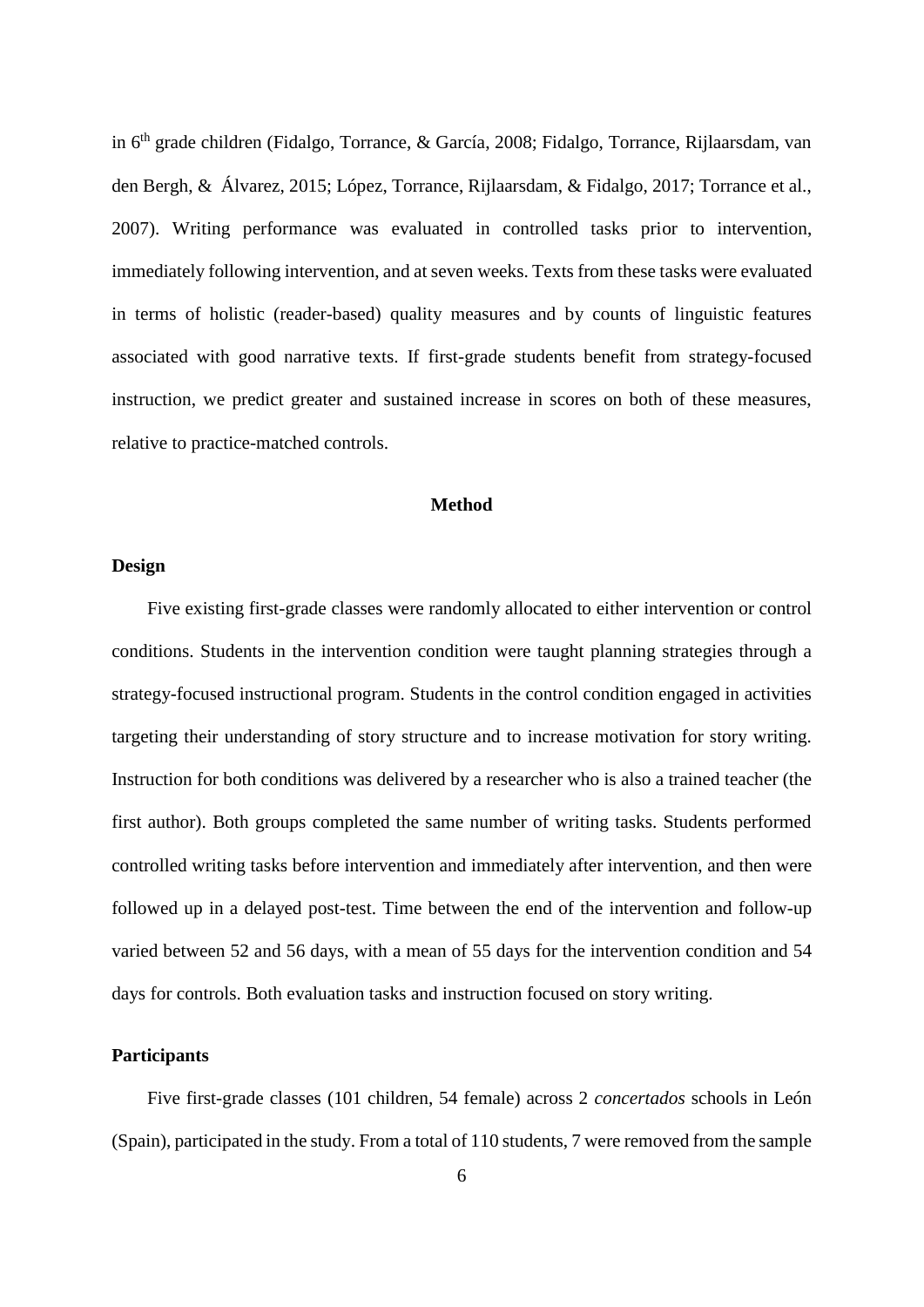(5 intervention, 2 controls) because they did not complete all the writing assessments; and 2 (1 intervention, 1 control) because teachers identified them as having broad ranging and substantial developmental delay that prevented them from engaging in the intervention activities. Table 1 provides sample details. The intervention was conducted during the second trimester of the academic year (from January to March).

[insert Table 1 near here]

#### **Educational and Language context**

In the Spanish school system, education is not compulsory until first grade (6 years old). However, children who attend kindergarten, which was true for all participants in this study, receive some formal writing instruction. This focuses on letter name, shape and sound, and the writing of some simple words, mostly through copy tasks. At the end of kindergarten, most children are able to sound and write all the letters and short words with simple syllable structure (consonant + vowel). These skills are revisited during the first trimester of first grade. Students are also introduced to dictation tasks, capital letters and some spelling rules (c / z and c / q distinctions).

Instruction in phoneme-grapheme correspondence is a particular focus of early writing instruction in Spain. Nearly all words have regular spelling (straightforward phonemegrapheme correspondence) which makes it quicker to move from letter sounds to the writing of words that would be the case in deep orthographies.

#### **Instructional programs**

Differences between intervention and control conditions are summarized in Table 2. Both programs were applied over 10 twice-weekly sessions lasting between 45 to 55 minutes, delivered to whole-class groups. Control and intervention conditions were matched in terms of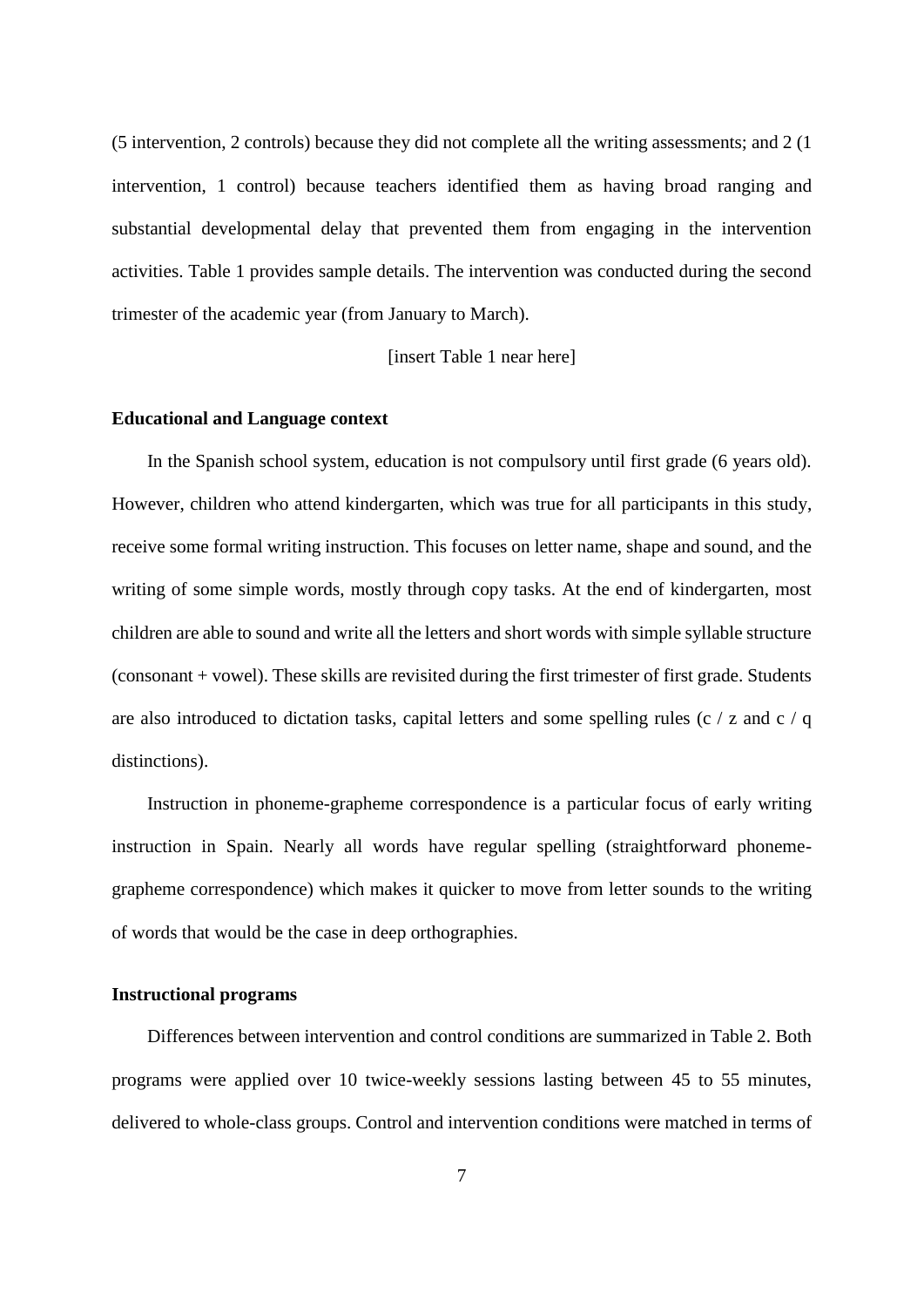the amount of writing practice – time in completing a narrative writing task – that children received.

#### [insert Table 2 near here]

#### **Planning-strategy instruction**

The intervention design drew heavily on previous strategy-focused interventions, particularly Cognitive Self-Regulation Instruction (Fidalgo & Torrance, 2018; Fidalgo, Torrance, Robledo, & García, 2009), but with adaptations to make the instruction appropriate for younger writers. First-grade students typically struggle to produce written outlines for their text (Limpo, Alves, & Fidalgo, 2014). We therefore taught strategies that required "thinking before writing" but that encouraged incremental planning- transcription cycles rather than focusing all attention on a distinct planning phase prior to transcription. Instructional strategies were adapted to younger learners: where previous interventions have taught mnemonics based around acronyms to help students retain declarative knowledge of specific writing strategies, the present intervention used a puppet and a picture of a mountain as the central mnemonic device. This retained younger students' attention and motivation, and removed the additional load imposed by the need to memorise an acronym, thus reducing the "double challenge".

The intervention program focused on the structural parts of a narrative: introduction, development and conclusion. This structure is typically taught in Spanish elementary school textbooks, but its detail closely parallels the "situation, complication, resolution and coda" structure (Labov, 1972). The program was delivered in 3 phases: direct strategy teaching, modelling and individual practice. Direct strategy teaching comprised 5 sessions focused on providing students with explicit knowledge about planning processes and the structural elements of a narrative. In Session 1 students were reminded of the importance and purpose of writing. They were then taught a specific planning strategy, using a puppet called Pensarín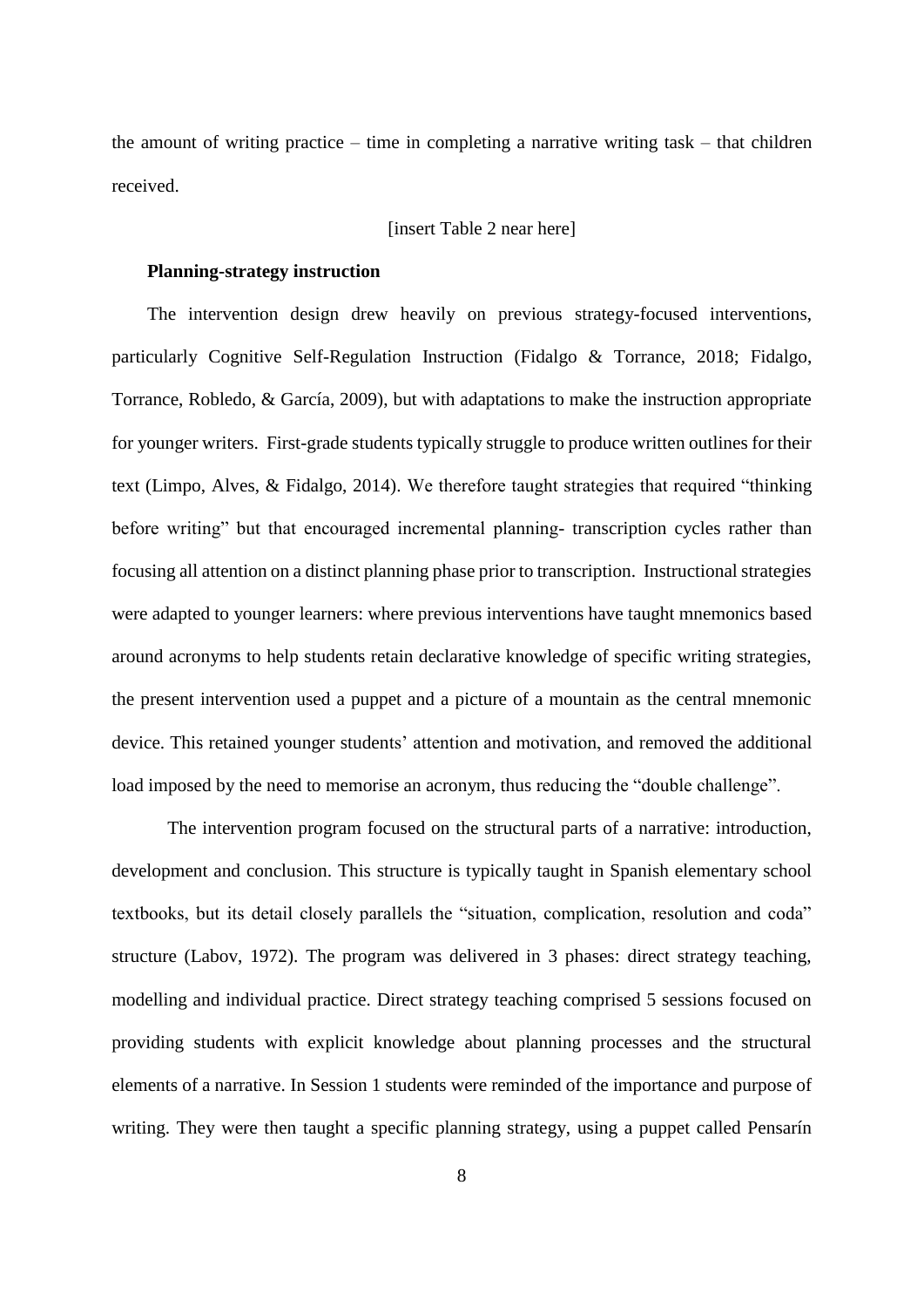(Pensar = 'to think'). Students were instructed to recall Pensarín's name each time they write a story, since it reminds them to think carefully about what they are going to write. The next three sessions were devoted to direct teaching of the main parts of a narrative: introduction, development and conclusion. At the beginning of each session, students were reminded about the planning process through Pensarín's name. Then, the instructor introduced "La Montaña de los Cuentos" ("Story Mountain", appendix A), the mnemonic used to help students learn and retain explicit knowledge of story structure. Different sessions focused on introduction, development and conclusion, each represented by different villages on the road up the mountain. Students were taught the elements of that part of the text, represented as stickers shaped like houses. Introduction was represented by 3 houses: when the story happens, where it happens and who the main characters are. Development comprised what happens to the characters and how they react to these events. Finally, conclusion explained how the story ends. At the end of each session, stickers representing structural elements were removed and students placed them again correctly to aid retention of the strategy. Session 5 was devoted to reading and discussing two texts: one was a complete narrative, including all the taught elements, and the other omitted a number of features. Initially, students recalled the planning strategy and the narrative structure. They were then given a complete text, which the instructor read aloud, and were asked to judge whether it included all the structural elements. The procedure was then repeated with a story that had missing features.

The second phase, modelling, comprised 4 sessions focused on providing students with a mastery model of a writer applying the planning strategy taught. This involved the instructor "thinking aloud" in front of the class while writing a story. Think-aloud was semi-scripted. Given the students' age, and therefore likely inability to sustain attention, modelling was combined with some guided writing practice. In Session 6, children initially recall the planning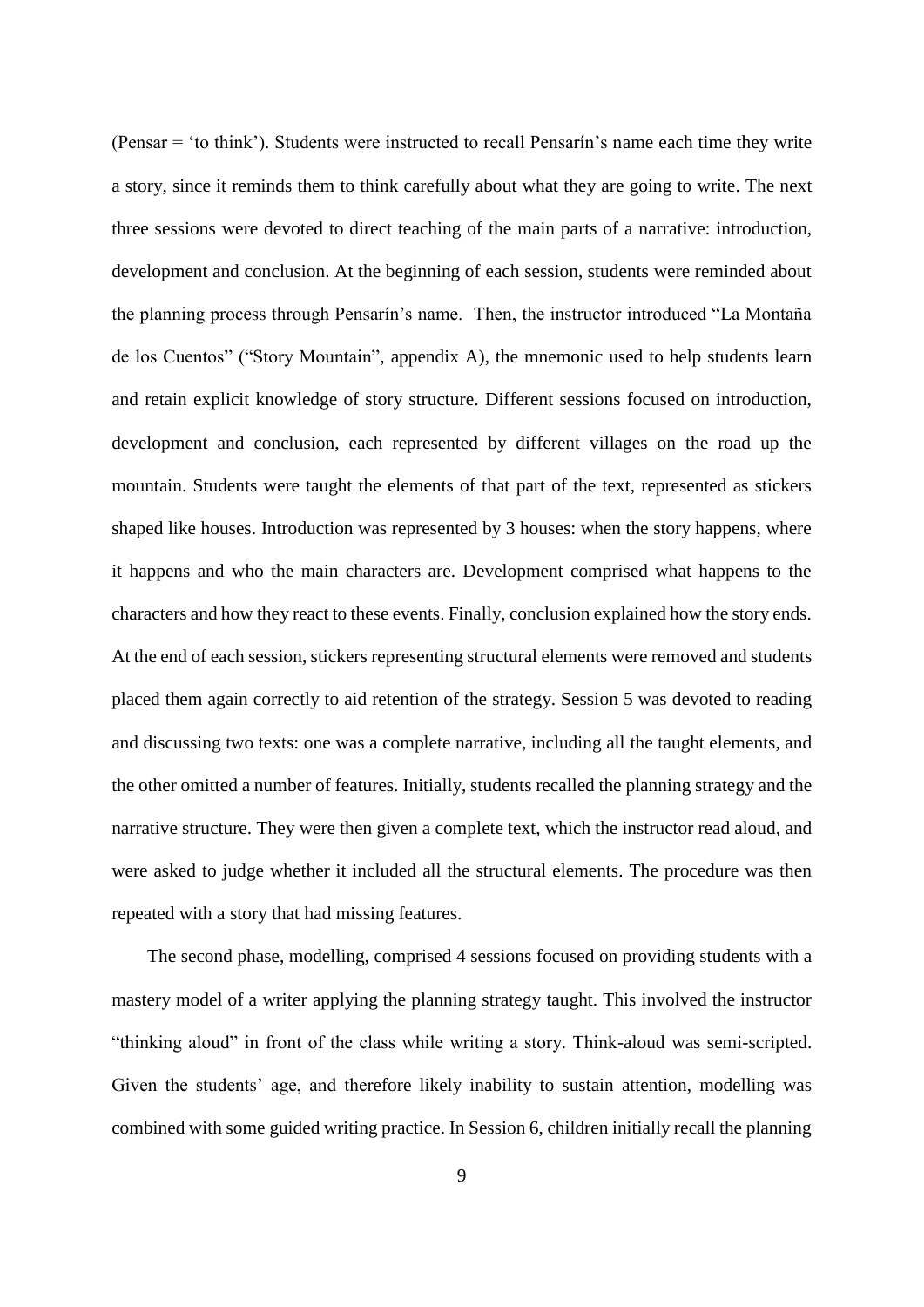strategy and the elements of a proper introduction. The instructor then modelled how to plan and write a good introduction. During this process, the instructor emphasized the steps to follow in the writing process (e.g., "What was the first part of the mountain? Oh, it was "introduction", so the first part of my tale should be the introduction") and expectations of success (e.g., "using everything I've learnt, I'll write an amazing story"). Next session was devoted to students writing their own introduction, following the procedure previously observed. Sessions 8 and 9 followed the same pattern but focused on the development and the conclusion of a story.

The final session focused on individual practice in which students wrote their own stories. Students wrote a narrative without seeing the mountain, using everything they had learnt. The instructor patrolled the class providing encouragement and occasional feedback on surface features of the text, but did not comment on content or structure.

#### **Control Condition**

Students in the control condition received a program of largely play-based activities based around narratives. Their writing practice was matched to the intervention in terms of number of writing tasks and time spent writing. Sessions were guided by the same puppet used with the intervention condition, though no importance was attached to the puppet's name. Children did not receive explicit instruction on how to plan text or on the structural elements of a narrative. In session 1 the importance and purpose of writing were discussed in the same way as in the intervention condition. Students then told their favourite stories. Sessions 2 and 6 were devoted to reading comprehension, with the instructor reading a story and asking children questions about its content (i.e "what happened at the beginning?" "how could you change the end?"). Sessions 3, 5 and 10 were devoted to play-based activities aimed at increasing students' writing motivation. Sessions 4 and 9 focused on individual story writing to practice-matched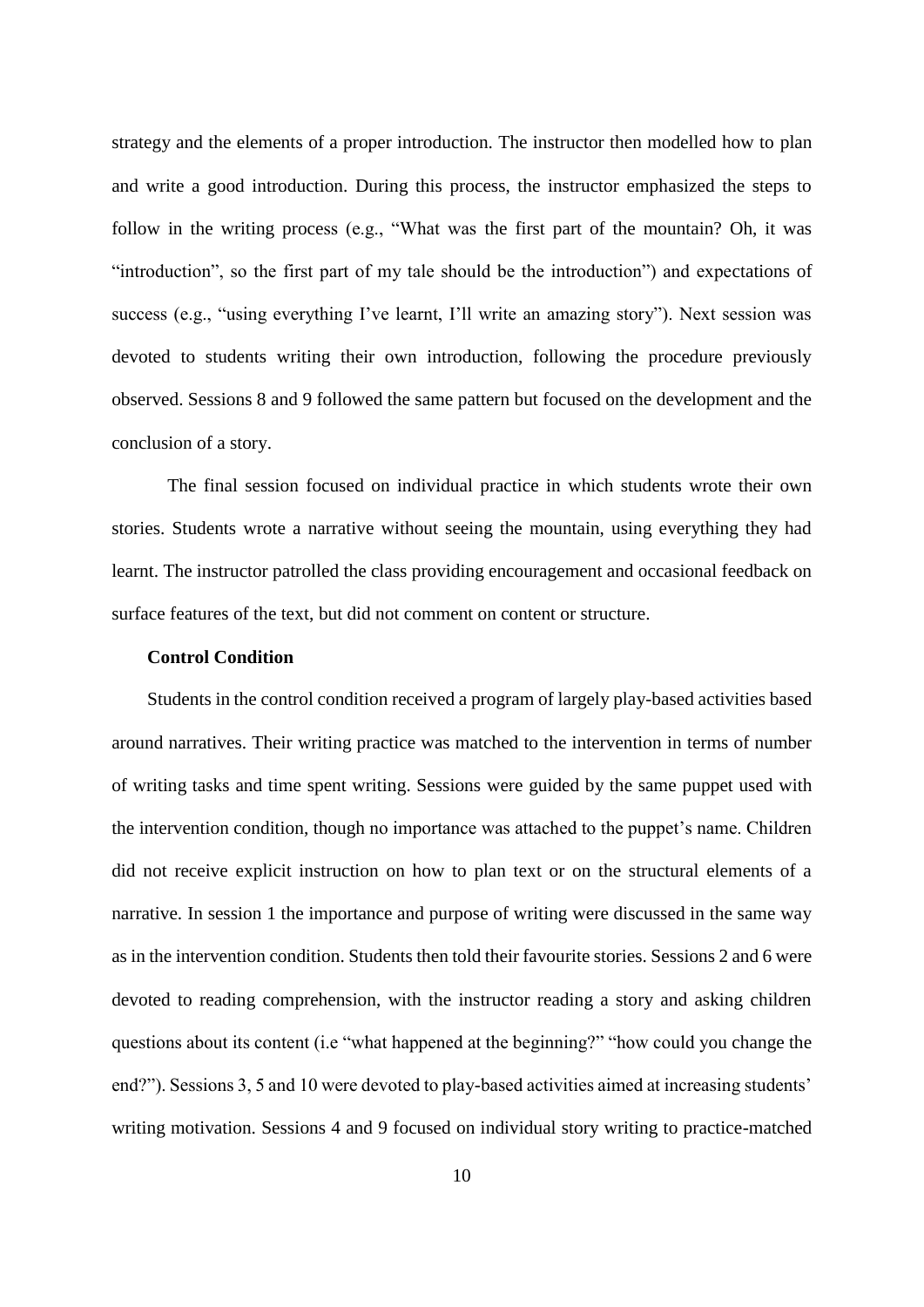the experimental program. Session 8 was devoted to practice transcription skills through copy tasks. In session 7, children visited the school library with the aim of understanding the social function of writing.

#### **Measures**

-

All students completed narrative writing tasks at pre-test, post-test and follow-up. Students were free to choose the topic. The instructor told the students: "From now until I tell you to stop, you are going to write a story about whatever you want. You can make it up or recall one that already exists<sup>2</sup>. Think carefully about what you are writing. I'll read your narratives and show them to professors at university, so please, write as clearly as you can, making wonderful letters so that the people from university and I can understand your handwriting". Students were given a maximum of 40 minutes to complete the task. Texts were assessed with both text-based (text-linguistic) and reader-based measures.

#### **Reader-based (holistic) text ratings**

Reader-based holistic ratings were given for structure, coherence and overall quality (see appendix B for example compositions), based on a rating scheme adapted from that described by Spencer and Fitzgerald (1993).

*Structure* was assessed on a 4-point scale, with 1 indicating lack of discernible structure and 4 being well structured. The score was based on the extent to which pupils created a global framework to place the story, used connectors, mentioned the initial event, included characters' response to events and results obtained from characters' actions and established a temporal or causal relationship between events.

<sup>&</sup>lt;sup>2</sup> In response to reviewers' comments we explored whether conditions varied in the extent to which students made up their own narratives. Texts were coded as either "mainly invented / story unfamiliar to the raters" or "story contains main elements that are familiar to the raters". At pre-test, 37 intervention students (59.7%) and 25 control (64.1%) wrote a mainly invented story / unfamiliar story. At post-test, 56 intervention stories (90.3%) and 36 control (92.3%) were mainly invented. At follow-up, 55 intervention students (88.7%) and 33 control (84.6) made up their stories.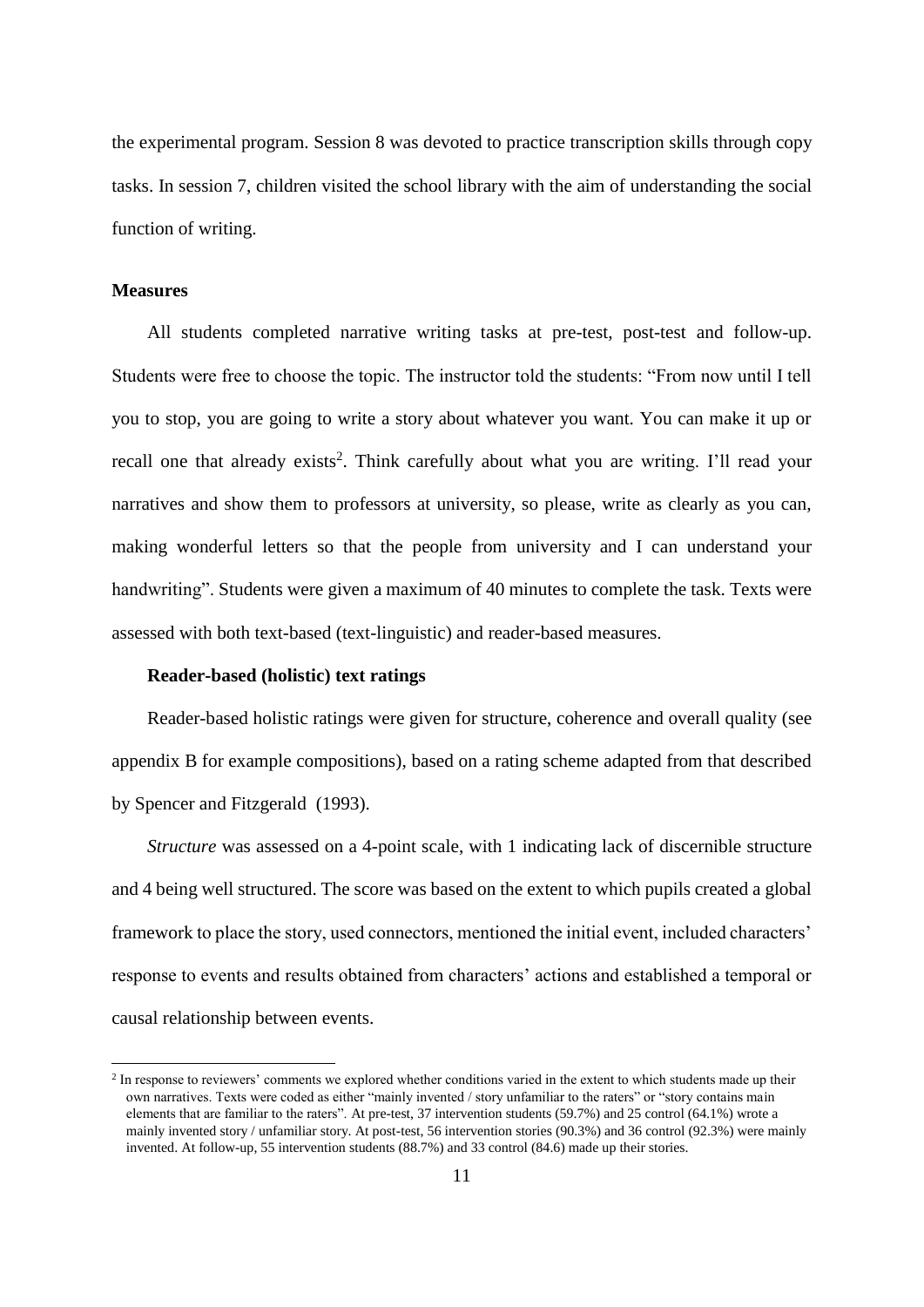*Coherence* was assessed on a 4-point scale, with 1 given to incoherent texts and 4 for texts that were mainly or entirely coherent. This score was based on whether it was possible to identify the main topic, there was a clear development without entanglements, the text provided a clearly-defined general context, details were organized, the use of cohesion markers, fluent speech and for the existence of a conclusion.

*Overall Quality* was assessed on a 6-point scale, with 1 meaning incomprehensible and 6 very good. The score was based on the presence of a clear sequence of ideas with little or no irrelevant details, good global organization, suitable vocabulary, a variety of interesting details, correct sentence structure and correct punctuation and spelling.

#### **Text-linguistic evaluation**

Text-based measures involved identifying, within the text, organizational structures that are typically associated with written narratives, following Cuetos, Sánchez and Ramos (1996). We rated both framework and episode.

*Framework* included references to time, space and characters. One point was given for each temporal or spatial reference. For example, if a child wrote "Yesterday, at 9.00 pm, I was at home when…", then, they were given 2 points for temporal references and 1 point for a space reference. Characters were scored with 1 point if they were just named or listed ("One day, a princess was…") or 2 points if the children mentioned some of their physical or psychological features ("One day, a beautiful and friendly princess was…"). These scores were then summed.

*Episode* included the initial event, characters' emotional reactions to any happenings in the story, actions performed by the characters and consequences. Children were given 1 point if they wrote about an initial event ("Little Red Riding Hood's mother told her to go to her grandma's"). Then, we gave 1 point for each action and emotional reaction mentioned by the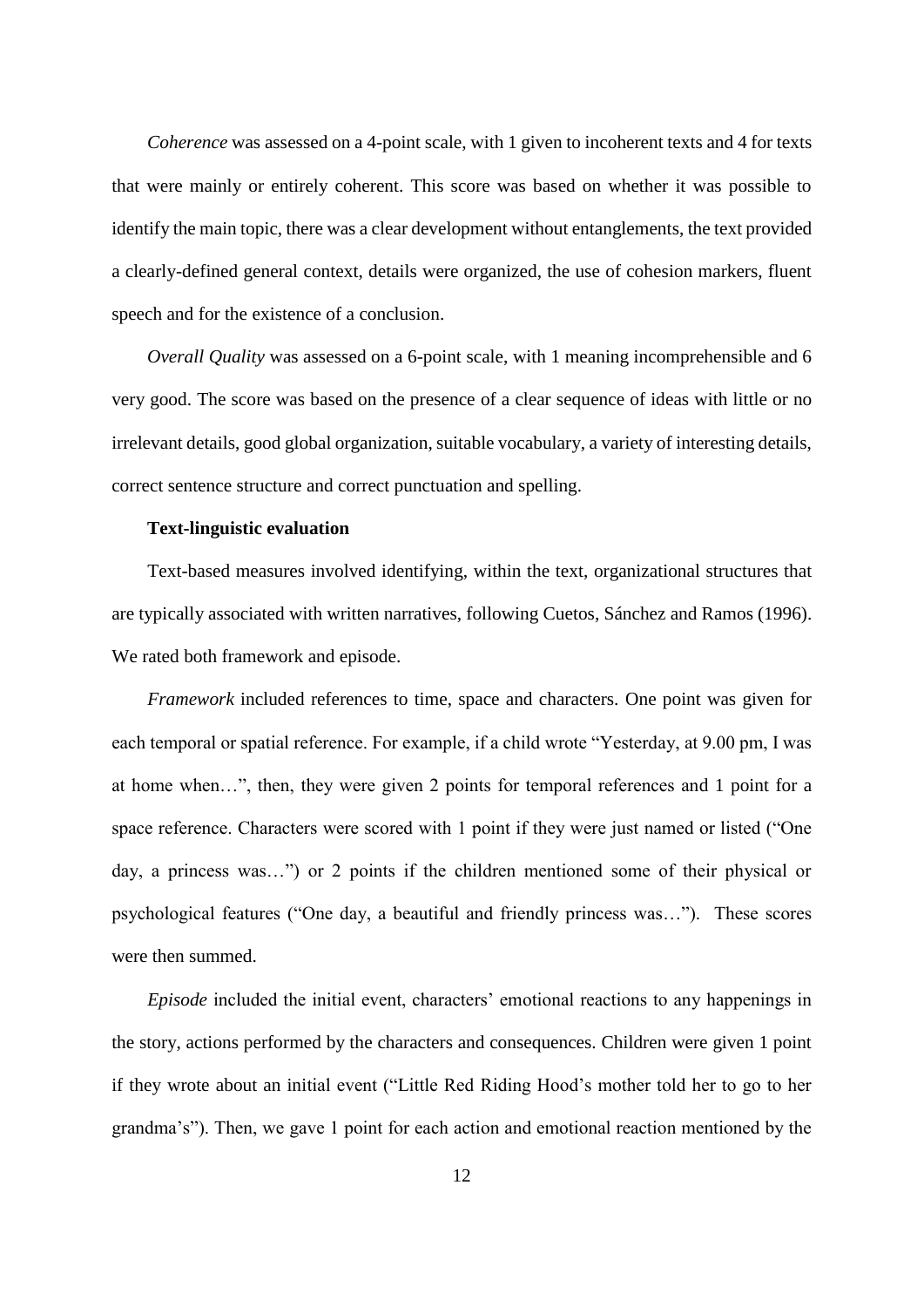children. For example, in the sentence "The wolf looked for the little girl but he did not find her, so he felt disappointed and sad" the child would be given 1 point for the action and 2 points for the reactions. Finally, consequences were scored with 1 point if they were mentioned ("The spell was finally broken, and the princess could marry the prince"). Scores were then summed.

All texts were scored by two independent raters, both blind to condition and to assessment (pre-test, post-test, follow-up). Interrater agreement, across all product measures and assessments, gave a mean of .94 (framework = .91; episode = .98; structure = .94; coherence = .93; quality = .95) indicating reliability of the measures.

#### **Text length**

We also measured *text length* (number of words written by the children, excluding those that were crossed out).

#### **Results**

We conducted separate analyses comparing scores at pre-test vs. post-test and at pre-test vs. follow-up. Data were analysed using linear mixed effects models (e.g. Quené & van den Bergh, 2004) with random by-student and by-class intercepts and test (pre-test vs. post-test, or pre-test vs. follow-up), condition (control, intervention), and the condition-by-test interaction as fixed factors. Models were implemented in LME4 (Bates, Mächler, Bolker, & Walker, 2015) with maximum likelihood estimation. Intra-class correlations are reported in Appendix C. We evaluated statistical significance by F-test using the Satterthwaite approximation for denominator degrees of freedom. We report standardized effect sizes calculated as the difference between estimated means, at post-test, and at follow-up, for the control and intervention conditions divided by total error variance  $(d<sub>T</sub>, H_{0})$ ,  $d<sub>T</sub>$ ,  $d<sub>T</sub>$ ,  $d<sub>T</sub>$ ,  $d<sub>T</sub>$ ,  $d<sub>T</sub>$ ,  $d<sub>T</sub>$ ,  $d<sub>T</sub>$ ,  $d<sub>T</sub>$ ,  $d<sub>T</sub>$ ,  $d<sub>T</sub>$ ,  $d<sub>T</sub>$ ,  $d<sub>T</sub>$ ,  $d<sub>T</sub>$ ,  $d<sub>T</sub>$ 

If strategy-focused instruction benefitted students then we would expect to see an increase in scores between pre-test and post-test in the intervention group, and that this increase would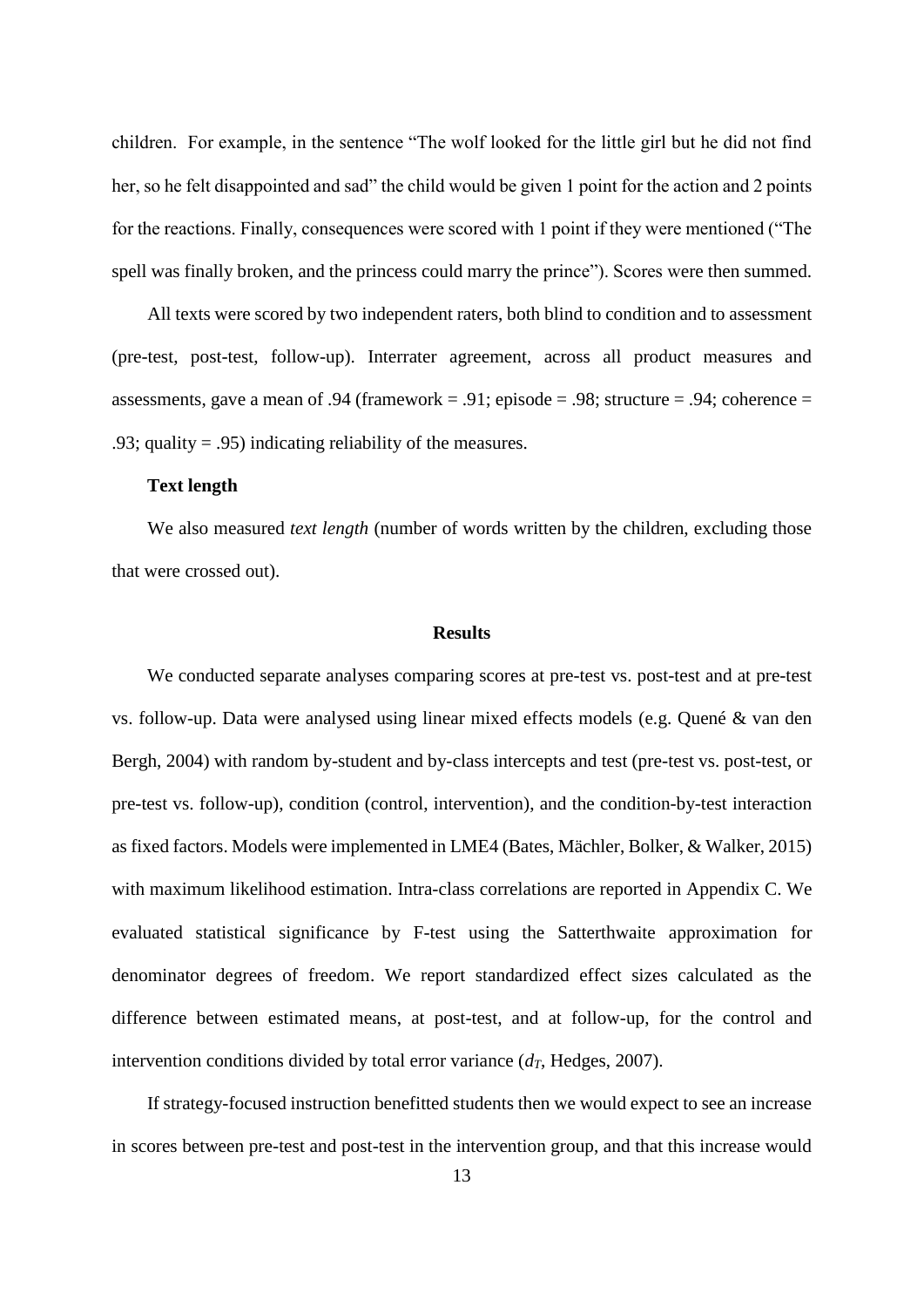be greater than in the control group. If effects of intervention were enduring, then we would expect to see an increase in the intervention condition between pre-test and follow-up, and again that this increase would be greater than in the control condition. The effectiveness of the intervention is therefore established by finding a significant interaction between test and condition. In all cases where we claim a significant effect values for *p* were less than the value of alpha after Bonferroni correction for familywise error rate (.05/6).

Scores on all five writing performance measures were approximately normally distributed. Text length was positively skewed, but approximately log-normal, and so was transformed prior to analysis. Bivariate correlations among measures are reported in Table 3. The three holistic measures were highly correlated, indicating weak discriminant validity. Correlation between the two text-based measures and between these measures and the holistic quality ratings were, however, less, suggesting better discrimination.

Mean scores by condition and test occasion can be found in Figure 1.

[insert Table 3 and Figure 1 near here]

#### **Effects on reader-based (holistic) ratings**

As can be seen from Figure 1 there was a substantial increase in the intervention group between pre-test and post-test in all three holistic measures of text quality. We did not observe similar changes in the control group. The interactions between condition (control, intervention) and test (pre, post) were statistically significant for all three measures (Structure,  $F(1,99) =$ 43.2,  $p < .001$ ; Coherence,  $F(1,99) = 20.6$ ,  $p < .001$ ;  $F(1,99) = 24.2$ ,  $p < .001$ ; effect sizes, Structure, 1.4; Coherence, 1.0; Quality, 1.5). Effects persisted at the seven-week follow-up. The test by condition interaction remained significant for all three measures (Structure, *F*(1,99)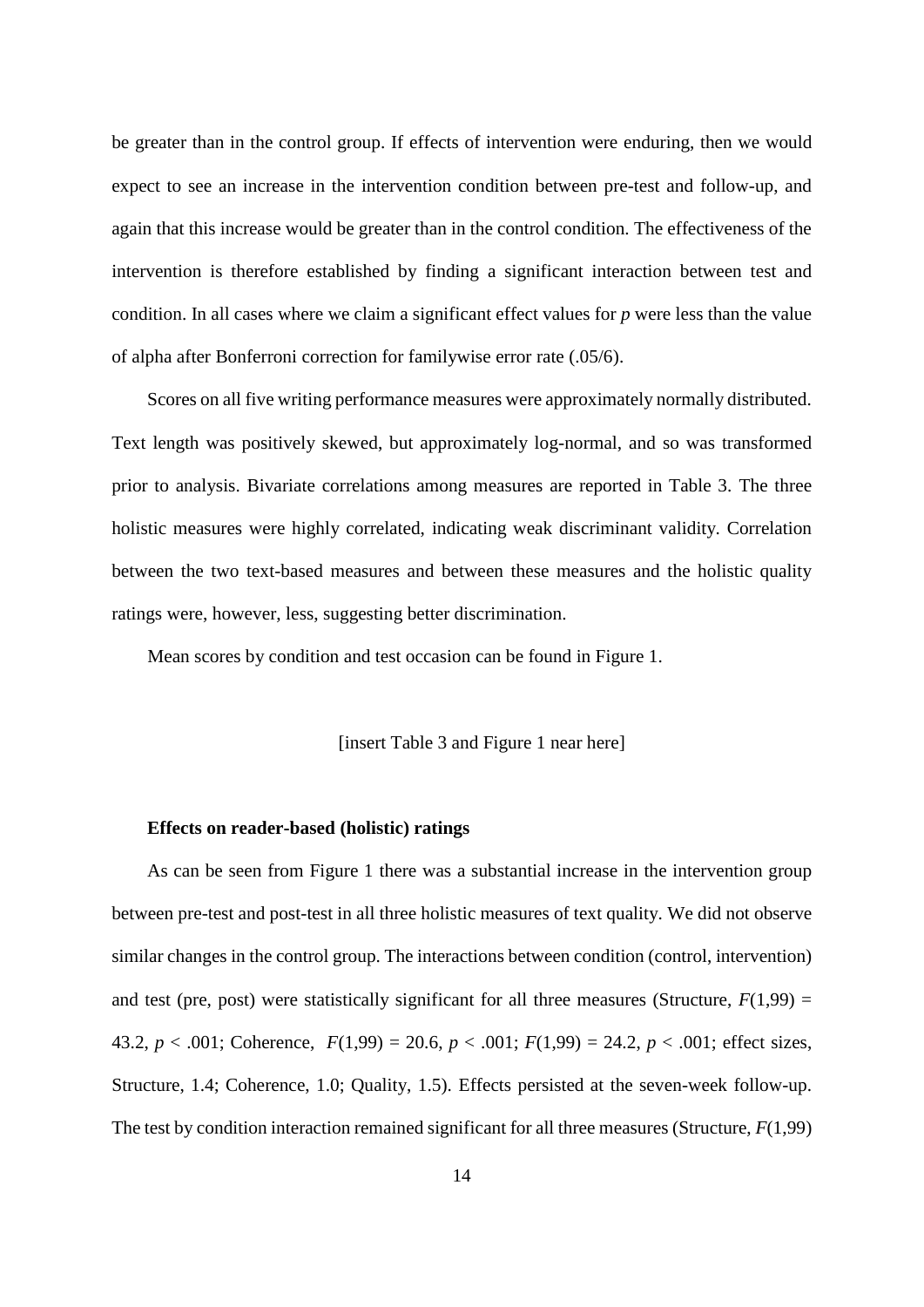= 9.4, p = .003; Coherence, *F*(1,99) = 18.7, *p* < .001; Quality, *F*(1,99) = 15.8, *p* < .001; effect sizes, Structure, .9; Coherence, 1.0; Quality, 1.3).

#### **Effects on text-linguistic evaluation**

Text-based assessment showed similar effects to the holistic text ratings, although these were weaker, particularly in terms of the extent to which students included reference to time, space, and character in their narratives (the Framework measure). Students in the intervention condition improved in both Framework and Episode scores between pre-test and post-test and there was statistically significant improvement in both scores, relative to control (Framework,  $F(1,99) = 3.91, p = 0.05$ ; Episode,  $F(1,99) = 16.7, p < .001$  for the test by condition interaction; effect sizes, Framework, .93; Episode, 3.0). The effect on Episode scores remained at followup significant  $(F(1,99) = 7.08, p = .009, d<sub>T</sub> = 2.2)$ . However, the effect on Framework was not sustained at follow-up  $(F(1,99) = 2.15, p = 0.15)$ . It should also be noted that Framework scores were significantly different at pre-test, as can be seen from Figure 1, with students in the intervention group scoring higher than students in the control condition. This lack of sustained effect and of equivalence between groups at baseline suggest that apparent effects of intervention on Framework should be treated with caution.

#### **Effects on text length**

Both the intervention and control groups wrote longer texts at post-test and at follow-up, relative to pre-test. However, we found no evidence that increases were greater in the intervention condition ( $F < 1$  at post-test and  $F(1,99) = 1.31$  at follow-up for the test by condition interaction).

#### **Discussion**

The present study aimed to determine whether very early writers, who are unlikely to have developed any level of automaticity in spelling and handwriting, benefit from strategies for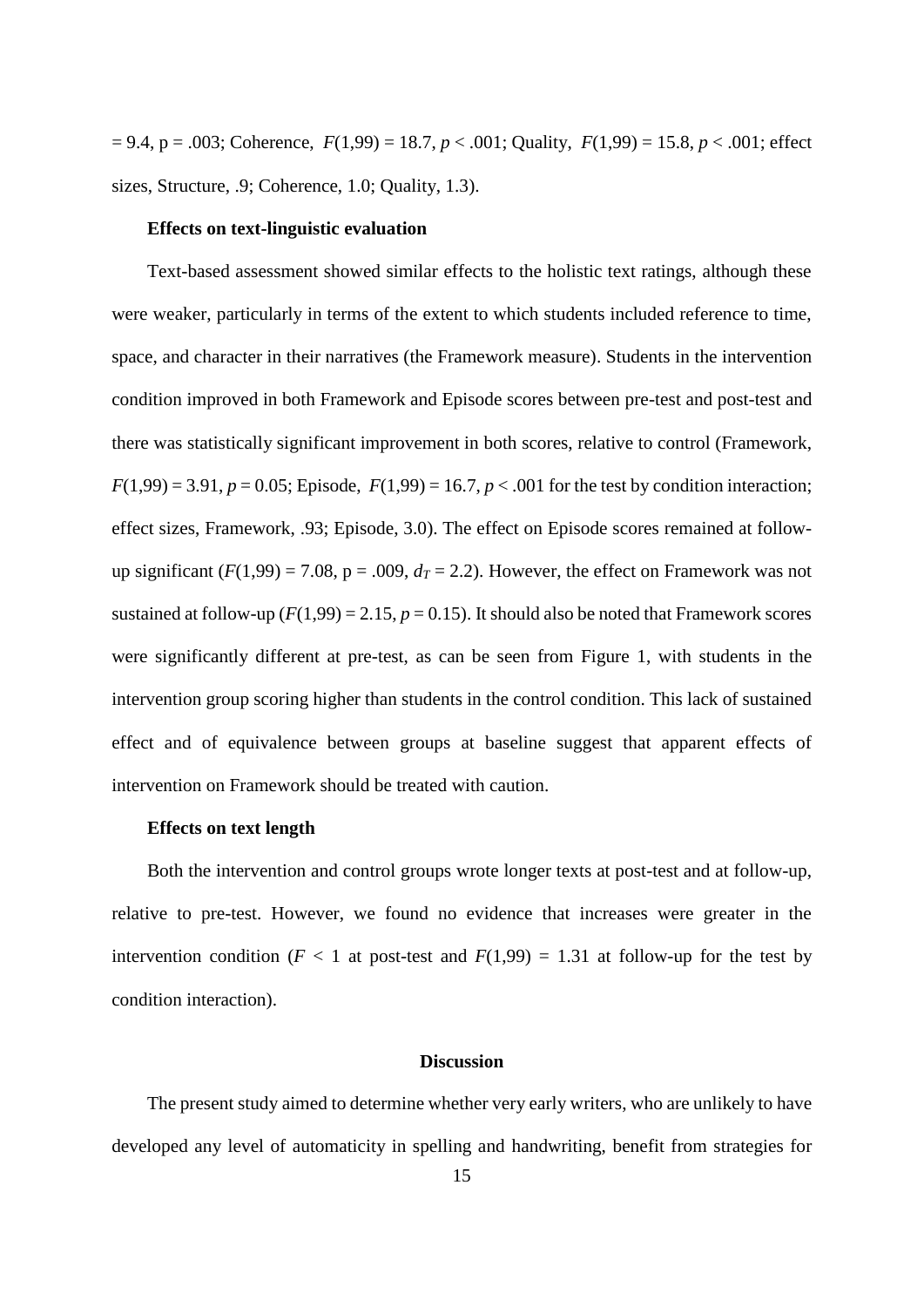planning the content and structure of their text. Our findings provide evidence that this is the case. After instruction, intervention students' stories were more coherent, had better structure, included more sophisticated narrative content (the *Episode* measure), and were rated as having higher overall quality than those produced by students in the control group. These benefits were present immediately after intervention and sustained at least in the medium term.

Previous research has demonstrated the efficacy of planning strategy instruction for elementary students who have achieved reasonable competence in handwriting and spelling (Harris et al., 2012a, 2012b; Limpo & Alves, 2014; Tracy, Reid, & Graham, 2009; Zumbrunn & Bruning, 2013) and with small groups of second-grade struggling writers (Harris et al., 2006, 2015; Lane et al., 2008, 2011; Lienemann et al., 2006). Our findings suggest that this extends to whole, mixed-ability classes of students at the very beginning of primary education, when transcription skills are poorly developed. This is counter to the argument that focussing instruction on higher-level text features before skills necessary to generate sentences have been mastered will overload students to the detriment of their learning and writing.

Our findings suggest, therefore, strong and sustained benefits for students at a very early stage of writing development learning explicit content and structure planning strategies. This conclusion should be qualified in several ways.

First, delayed post-test was only seven weeks post-intervention. In previous research, effects of a similar intervention have been found in 6th grade children at 12 weeks and even two years after they had returned to typical, product-focused, writing instruction (Fidalgo et al., 2008; Torrance et al., 2007). Had our follow-up been more delayed, effects might have been lost. Arguably, however, in the present context this would not be evidence against the efficacy of learning planning strategies. Given the developmental stage of the students, we would not expect effects to be maintained without classroom reinforcement. Our study shows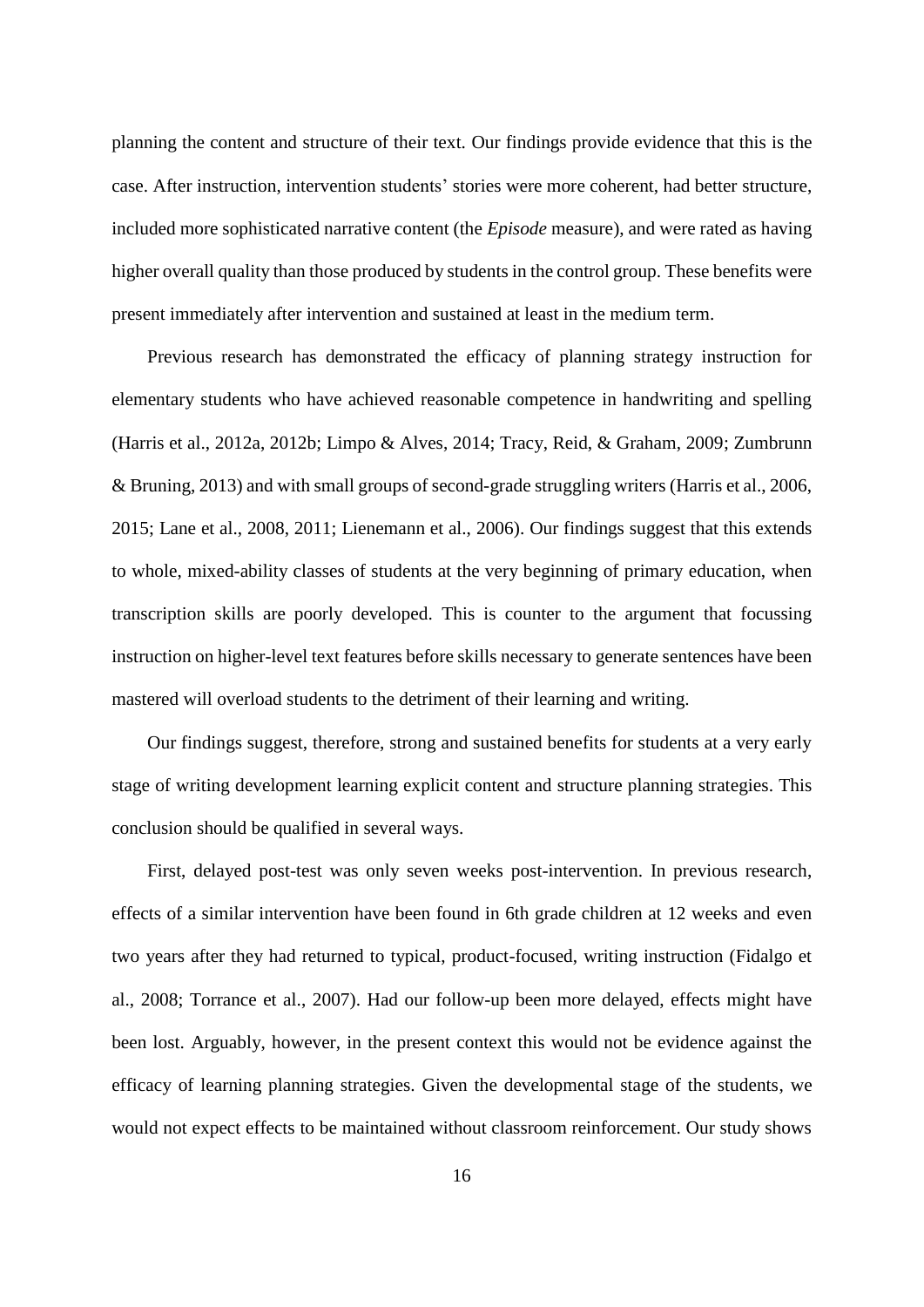that planning-focused instruction can be effective beyond effects that were present immediately after intervention. This alone is, we believe, sufficient evidence to support incorporating planning-focused instruction into classroom practice, sustained throughout the school year.

Second, our study, in common with most previous evaluations of strategy-focused writing instruction, does not provide strong evidence of mechanism. We do not know, for example, whether the effects of intervention are due to children adopting planning strategies or to them developing knowledge about the structure of good narratives, or both. Evidence suggests that when older children are taught explicit planning strategies they independently apply these when composing their texts (Armengol, 2007; Fidalgo et al., 2009, 2015). The process measures necessary to explore children's use of the procedures that they were taught are not easily obtained from the very early writers sampled in this study. From a classroom practice point of view, mechanism is probably unimportant. However, there is some evidence that teaching outlining strategies to older children may extend writing time without associated gains in text quality (Torrance et al., 2015).

Another possible explanation for our findings is that effects were achieved just by increasing students' motivation for writing. This would in itself have educational value, and it is probably the case that writing performance in very early writers is particularly motivationdependent. However, there are three reasons to believe that effects of intervention went beyond increasing motivation. First, there is no particular reason why the intervention condition was more motivating than the control. Unlike "business as usual" control conditions often used in previous research, the control condition in this study deliberately involved activities designed to demonstrate that writing is valuable and enjoyable. Second, effects were sustained at seven weeks, after all students had returned to the same, transcription-focused writing instruction. Third, we would expect increased motivation to result in increased productivity. If intervention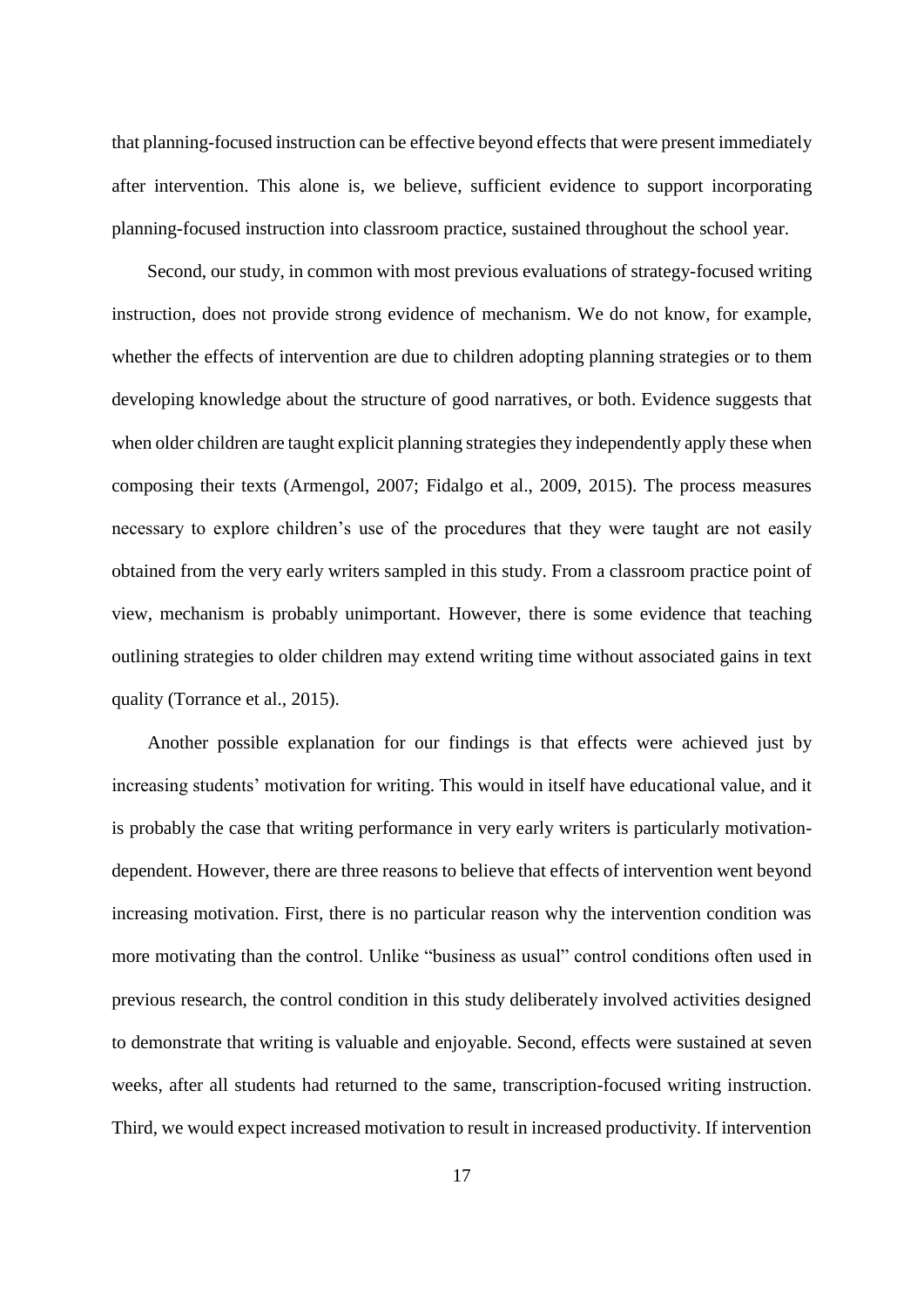students were simply more motivated, we would expect them to write longer texts than their peers. Previous evaluations of strategy-focused instruction, across a range of ages, have varied in whether or not they have found effects on text length (No effect: Fidalgo et al.,2009; Harris et al., 2012a, 2012b; Torrance et al., 2007; Torrance et al., 2015. Effect: Graham et al., 2005; Limpo & Alves, 2014; Tracy et al., 2009). The present study found no effect. It seems probable, therefore, that the positive effects of intervention in the present study resulted from students learning how to plan narrative texts and then regulating their own writing behaviour, applying what they had learned to how they wrote. Writing performance increased not as a result of longer texts, but because what they wrote was thematically and rhetorically more sophisticated.

A third qualification is that we do not have strong evidence for the efficacy of each of the individual instructional components that comprised the intervention. It may be for example, that modelling or declarative instruction alone is sufficient to achieve similarly large effects. There is evidence from interventions with older children to support both of these positions (Fidalgo et al., 2015; López et al., 2017; Sawyer et al., 1992). Application of the full program implemented in the present study is relatively time-consuming and effortful, and omitting redundant components is desirable. Research is needed, therefore, that isolates and evaluates, within very early writers, the various instructional components.

Finally, although our study provides robust evidence of an increase in average performance across mixed-ability classes, our results do not answer question about whether the intervention worked for children with particularly low (or high) ability. Research cited above has shown benefits of similar interventions with struggling second graders but literacy develops rapidly during the first two years of school, and it is possible that similar effects would not be found in first grade (but see Arrimada, Torrance, & Fidalgo, 2018).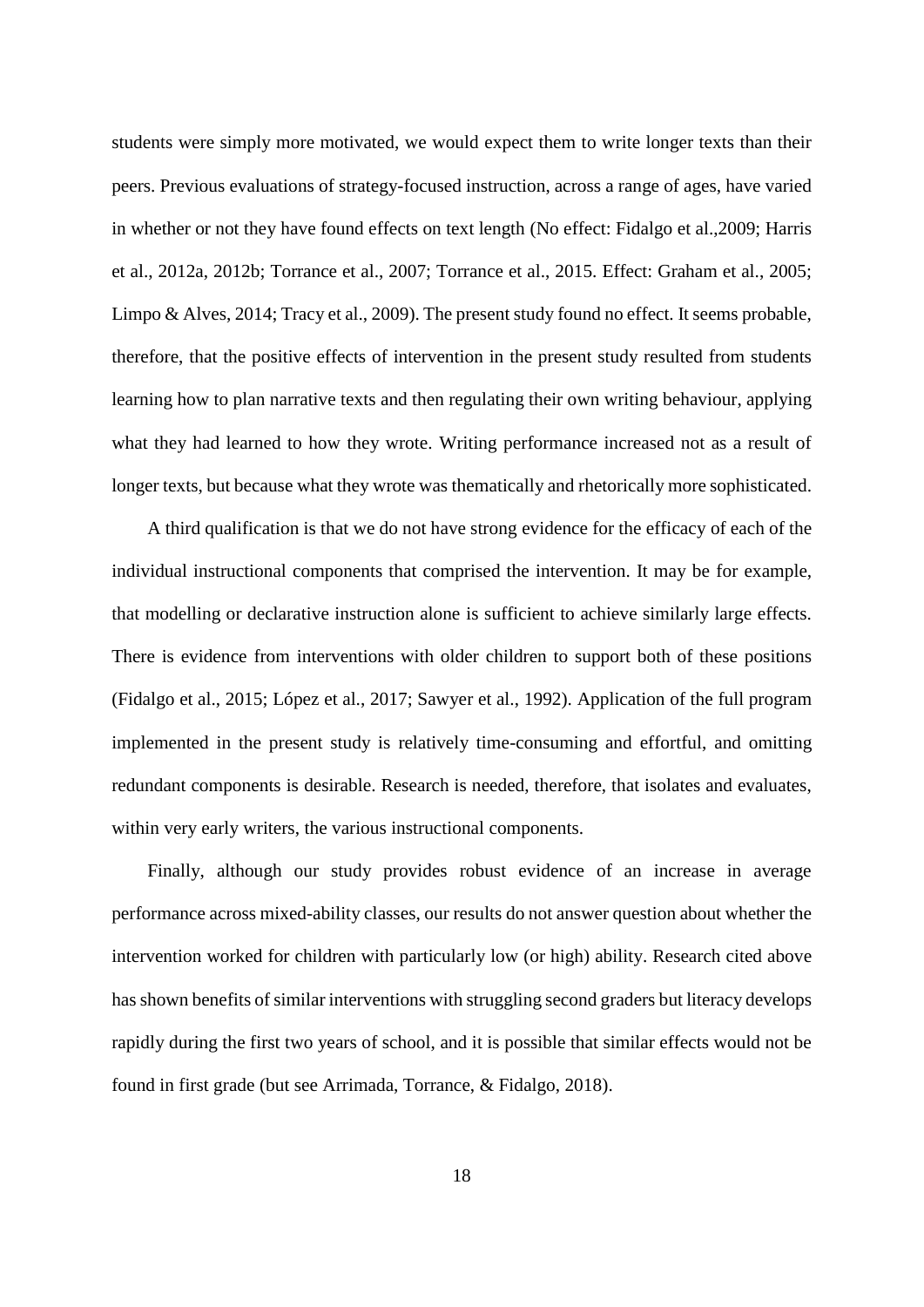The educational and language context for this study should be borne in mind when generalising from our findings. Students in this study were writing in a shallow orthography and had all received some handwriting and spelling instruction in kindergarten. Therefore although they will not have achieved a high level of transcription automaticity, it was reasonable to expect them to be able to write sufficient words to at least attempt to write a story, and also to guess spellings for words that they had not previously written. It may be the case in languages where spelling is less regular and / or with children for whom first grade is their very first contact with handwriting and spelling, that strategy-focussed instruction is less effective. There is, however, no in-principle reason why the higher-level skills taught in the present intervention should not be taught, in modified form, to children who have no transcription ability, with children practicing orally or by dictation.

In conclusion, our study suggests that, when appropriately adapted, instruction that focusses on developing explicit strategies for planning the content and structure of narrative texts has benefits even for writers who are far from gaining automaticity in handwriting and spelling. This suggests that it is possible for young writers to divide their attention between high and low-level writing processes without competition or, at minimum, that the negative effects of any competition that occurs are outweighed by the benefits of giving explicit attention to planning content and structure. More generally, our findings suggest that even very young writers are typically able not only to comprehend and retain meta-linguistic representations about text structure, but also to strategically apply this knowledge to their own writing. There appears, therefore, to be value in teaching students strategies for planning the content and structure of their text from the start of their writing career.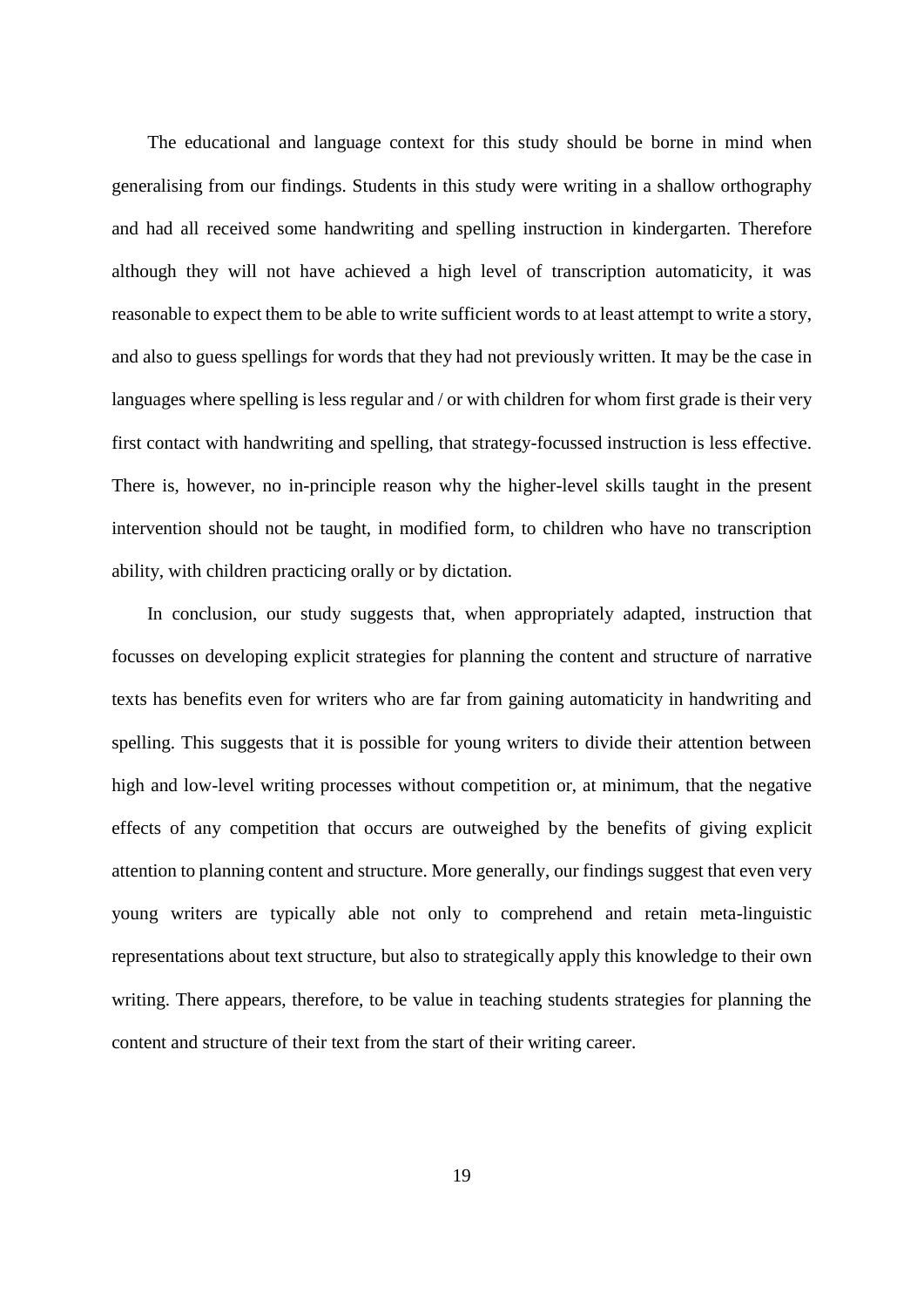#### **References**

- Armengol, L. (2007). Los protocolos de pensamiento en voz alta como instrumento para analizar el proceso de escritura. *RESLA*, *20*, 27–35.
- Arrimada, M., Torrance, M., & Fidalgo, R. (2018). Supporting first-grade writers who fail to learn: multiple single-case evaluation of a Response to Intervention approach. *Reading and Writing*. https://doi.org/10.1007/s11145-018-9817-x
- Bates, D., Mächler, M., Bolker, B., & Walker, S. (2015). Fitting Linear Mixed-Effects Models Using lme4. *Journal of Statistical Software*, *67*(1). https://doi.org/10.18637/jss.v067.i01
- Bruning, R., & Horn, C. (2000). Developing motivation to write. *Educational Psychologist*, *35*(1), 25–37. https://doi.org/10.1207/S15326985EP3501
- Brunstein, J. C., & Glaser, C. (2011). Improving writing competence in fourth-grade classrooms: Effects of a teacher-implemented self-regulated writing program on students' strategy-related knowledge, planning skills, and writing performance. *Journal of Educational Psychology*, *103*(4), 922–938.
- Cuetos, F., Sánchez, C., & Ramos, J. L. (1996). Evaluación de los procesos de escritura en niños de educación primaria. *Bordón*, *48*(4), 445–456.
- Cutler, L., & Graham, S. (2008). Primary Grade Writing Instruction: A National Survey. *Journal of Educational Psychology*, *100*(4), 907–919. https://doi.org/10.1037/a0012656
- Danoff, B., Harris, K., & Graham, S. (1993). Incorporating strategy instruction within the writing process in the regular classroom: Effects on the writing of students with and without learning disabilities. *Journal of Reading Behaviour*, *25*(3), 295–322. https://doi.org/10.1080/10862969009547819
- De La Paz, S., & Graham, S. (2002). Explicitly teaching strategies, skills, and knowledge: Writing instruction in middle school classrooms. *Journal of Educational Psychology*,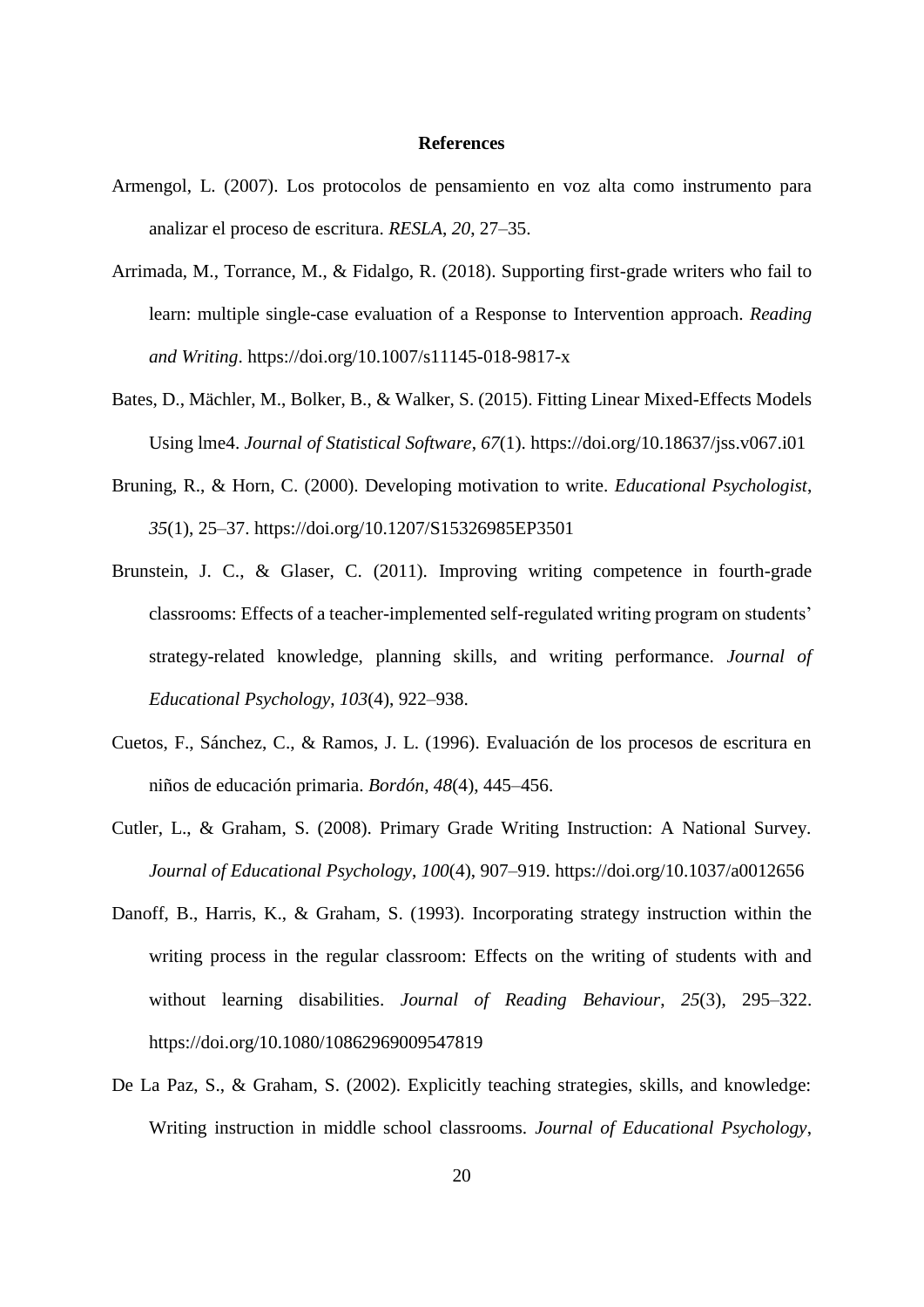*94*(4), 687–698. https://doi.org/10.1037//0022-0663.94.4.687

- Dockrell, J. E., Marshall, C. R., & Wyse, D. (2015). Teachers' reported practices for teaching writing in England. *Reading and Writing*, *29*(3), 409–434. https://doi.org/10.1007/s11145-015-9605-9
- Fayol, M. (1999). From on-line management problems to strategies in written composition. In M. Torrance & G. Jeffery (Eds.), *The cognitive demands of writing: processing capacity and working memory effects in text production* (pp. 15–23). Amsterdam: Amsterdam University Press.
- Fidalgo, R., & Torrance, M. (2017). Developing writing skills through cognitive self-regulation instruction. In R. Fidalgo, K. Harris, & M. Braaksma (Eds.), *Desig principles for teaching effective writing* (pp. 89–118). Leiden: Brill Editions.
- Fidalgo, R., Torrance, M., & García, J. N. (2008). The long-term effects of strategy-focussed writing instruction for grade six students. *Contemporary Educational Psychology*, *33*(4), 672–693. https://doi.org/10.1016/j.cedpsych.2007.09.001
- Fidalgo, R., Torrance, M., Rijlaarsdam, G., Van den Bergh, H., & Álvarez, M. . (2015). Strategy-focused writing instruction: Just observing and reflecting on a model benefits 6th grade students. *Contemporary Educational Psychology*, *41*, 37–50. https://doi.org/10.1016/j.cedpsych.2014.11.004
- Fidalgo, R., Torrance, M., Robledo, P., & García, J. (2009). Dos enfoques metacognitivos de intervención: auto-conocimiento del producto textual frente a auto-regulación del proceso de escritura. *International Journal of Developmental and Educational Psychology*, *1*(1), 313–321.
- Glaser, C., & Brunstein, J. C. (2007). Improving fourth-grade students' composition skills: Effects of strategy instruction and self-regulation procedures. *Journal of Educational*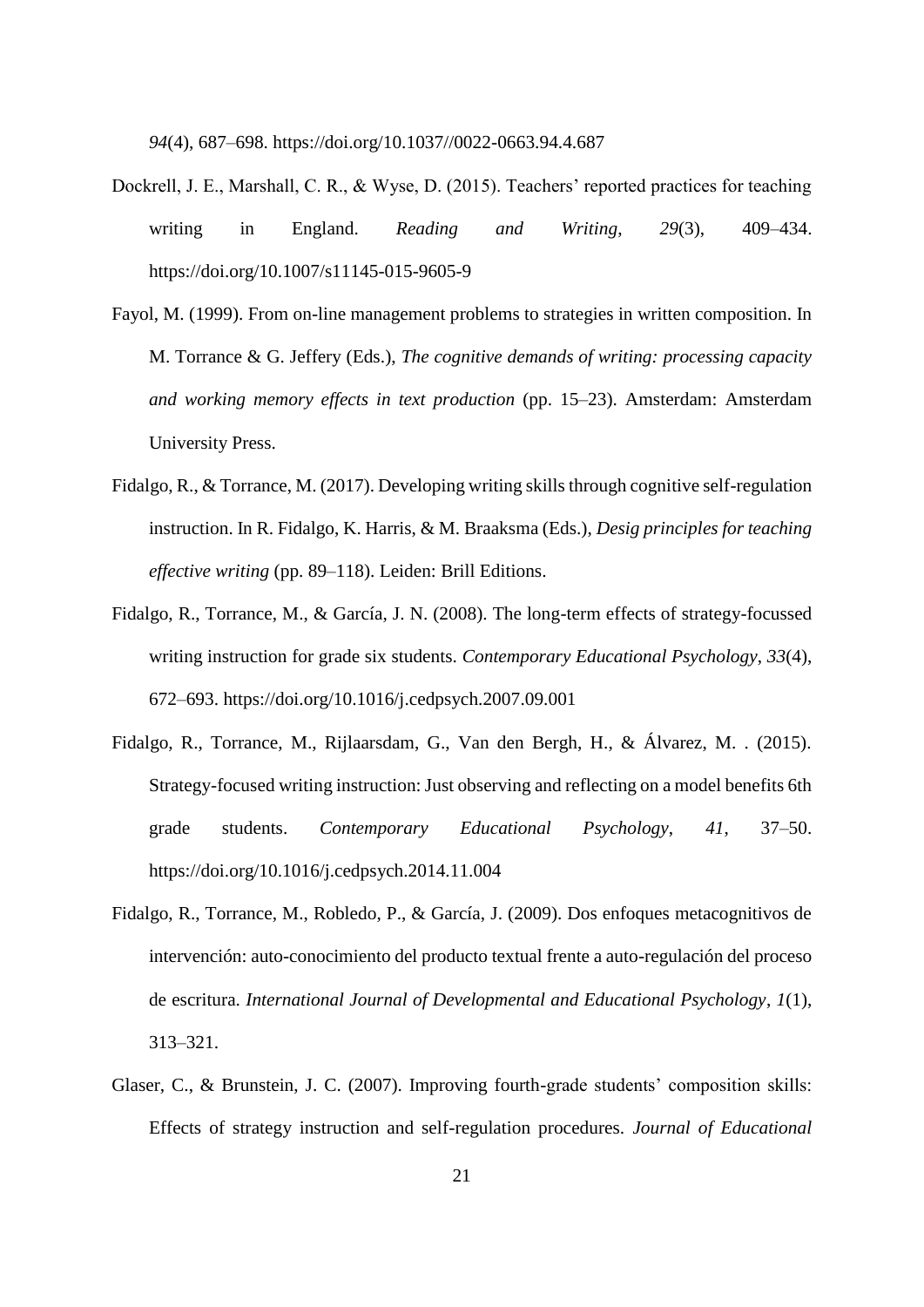*Psychology*, *99*(2), 297–310. https://doi.org/10.1037/0022-0663.99.2.297

- Graham, S., & Harris, K. (2018). Evidence-Based Writing Practices: a Meta-Analysis of existing meta-analysis. In R. Fidalgo, K. Harris, & M. Braaksma (Eds.), *Design principles for teaching effective writing: theoretical and empirical grounded principles*. Leiden: Brill Editions.
- Graham, S., Harris, K., & Mason, L. (2005). Improving the writing performance, knowledge, and self-efficacy of struggling young writers: The effects of self-regulated strategy development. *Contemporary Educational Psychology*, *30*(2), 207–241. https://doi.org/10.1016/j.cedpsych.2004.08.001
- Graham, S., McKeown, D., Kiuhara, S., & Harris, K. (2012). A meta-analysis of writing instruction for students in the elementary grades. *Journal of Educational Psychology*, *104*(4), 879–896. https://doi.org/10.1037/a0029185
- Graham, S., & Perin, D. (2007). A Meta-Analysis of Writing Instruction for Adolescent Students. *Journal of Educational Psychology*, *99*(3), 445–476. https://doi.org/10.1037/0022-0663.99.3.445
- Harris, K, Lane, K.L., Driscoll, S.A., Graham, S., Wilson, K., Sandmel, K., Brindle, M., & Schatschneider, C. (2012). Tier 1, t e a c h e r - i m p l e m e n t e d self-regulated and without challenges. *The Elementary School Journal*, *113*(2), 160–191. https://doi.org/10.1086/667403
- Harris, K., Graham, S., & Adkins, M. (2015). Practice-based professional development and Self-Regulated Strategy Development for Tier 2, at-risk writers in second grade. *Contemporary Educational Psychology*, *40*, 5–16. https://doi.org/10.1016/j.cedpsych.2014.02.003

Harris, K., Graham, S., & Mason, L. (2006). Improving the writing, knowledge, and motivation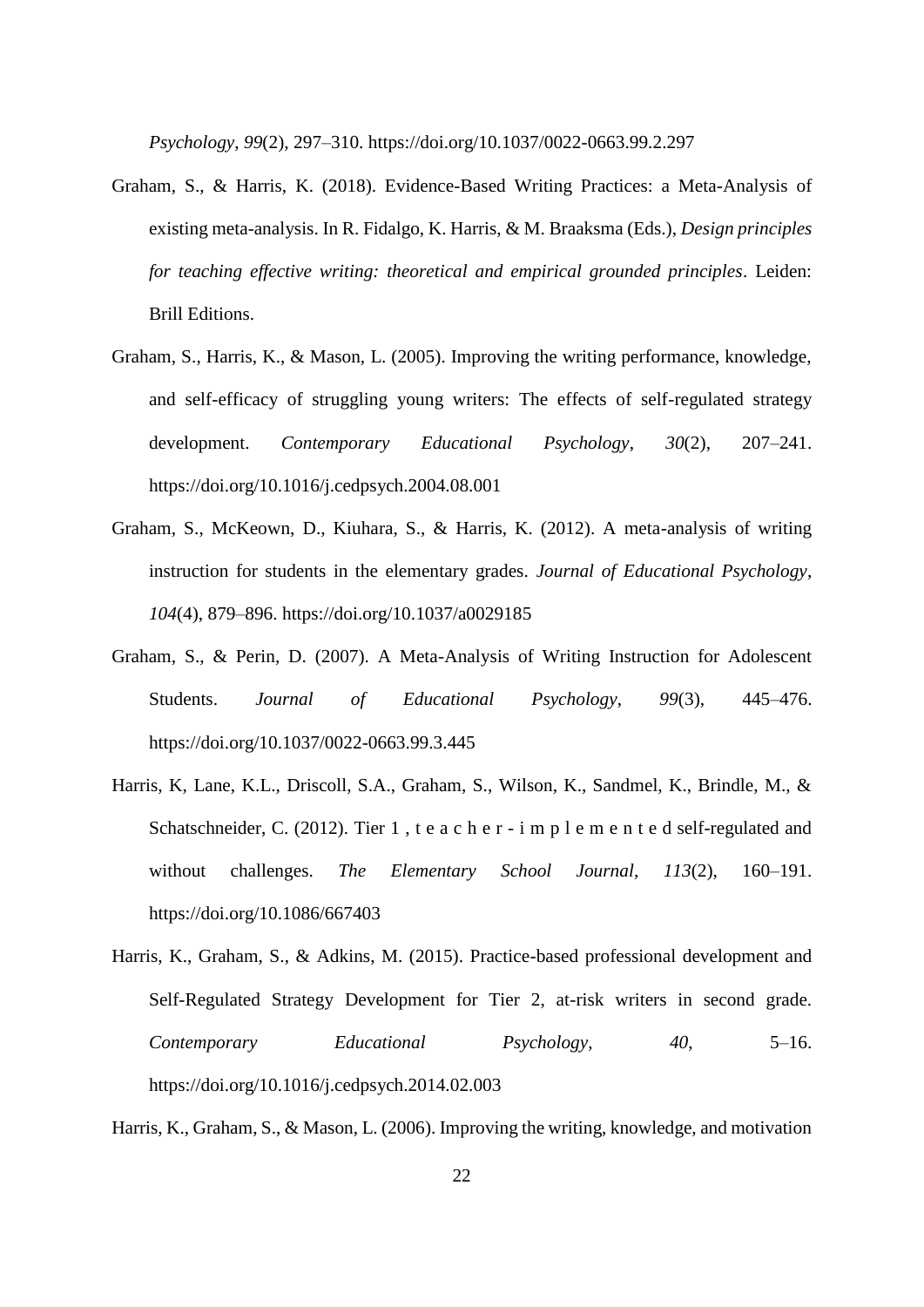of young struggling writers: Effects of self-regulated strategy development with and without peer support. *American Educational Research Journal*, *43*(2), 295–340. https://doi.org/10.3102/00028312043002295

- Harris, K., Lane, K. L., Graham, S., Driscoll, S. A., Sandmel, K., Brindle, M., & Schatschneider, C. (2012). Practice-Based Professional Development for Self-Regulated Strategies Development in Writing: A Randomized Controlled Study. *Journal of Teacher Education*, *63*(2), 103–119. https://doi.org/10.1177/0022487111429005
- Harris, K., Santangelo, T., & Graham, S. (2008). Self-regulated strategy development in writing: Going beyond NLEs to a more balanced approach. *Instructional Science*, *36*(5– 6), 395–408. https://doi.org/10.1007/s11251-008-9062-9
- Hedges, L. V. (2007). Effect Sizes in Cluster-Randomized Designs. *Journal of Educational and Behavioral Statistics*, *32*(4), 341–370. https://doi.org/10.3102/1076998606298043
- Kellogg, R. T. (1988). Attentional overload and writing performance: Effects of rough draft and outline strategies. *Journal of Experimental Psychology: Learning, Memory, and Cognition*, *14*(2), 355–365. https://doi.org/10.1037/0278-7393.14.2.355
- Kellogg, R. T. (1990). Effectiveness of Prewriting Strategies as a Function of Task Demands. *The American Journal of Psychology*, *103*(3), 327–342. https://doi.org/10.2307/1423213
- Koster, M., Tribushinina, E., de Jong, P. F., & van den Bergh, H. (2015). Teaching children to write: A meta-analysis of writing intervention research. *Journal of Writing Research*, *7*(2), 249–274. https://doi.org/10.17239/jowr-2015.07.02.2
- Lane, K., Harris, K. ., Graham, S., Weisenbach, J. ., Brindle, M., & Morphy, P. (2008). The Effects of Self-Regulated Strategy Development on the Writing Performance of Second-Grade Students With Behavioral and Writing Difficulties. *The Journal of Special Education*, *41*(4), 234–253. https://doi.org/10.1177/0022466907310370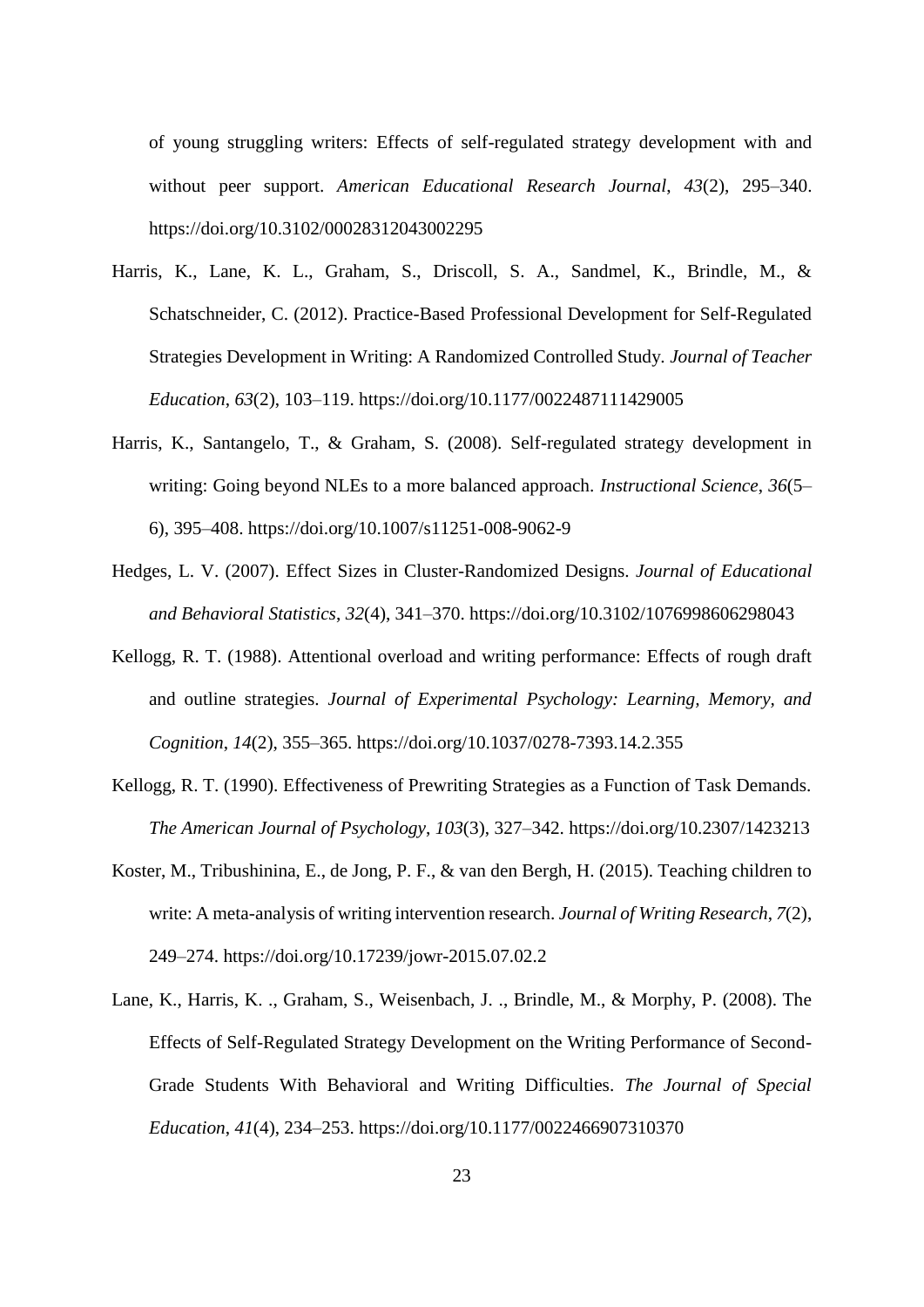- Lane, K., Harris, K., Graham, S., Driscoll, S., Sandmel, K., Morphy, P., … Schatschneider, C. (2011). Self-Regulated Strategy Development at Tier 2 for Second-Grade Students With Writing and Behavioral Difficulties: A Randomized Controlled Trial. *Journal of Research on Educational Effectiveness*, *4*(4), 322–353. https://doi.org/10.1080/19345747.2011.558987
- Lienemann, T. O., Graham, S., Leader-Janssen, B., & Reid, R. (2006). Improving the Writing Performance of Struggling Writers in Second Grade. *The Journal of Special Education*, *40*(2), 66–78. https://doi.org/10.1177/00224669060400020301
- Limpo, T., & Alves, R. A. (2013). Teaching planning or sentence-combining strategies: Effective SRSD interventions at different levels of written composition. *Contemporary Educational Psychology*, *38*(4), 328–341. https://doi.org/10.1016/j.cedpsych.2013.07.004
- Limpo, T., & Alves, R. A. (2014). Implicit theories of writing and their impact on students' response to a SRSD intervention. *The British Journal of Educational Psychology*, *84*(4), 571–590. https://doi.org/10.1111/bjep.12042
- Limpo, T., Alves, R. A., & Fidalgo, R. (2014). Children's high-level writing skills: development of planning and revising and their contribution to writing quality. *The British Journal of Educational Psychology*, *84*(2), 177–193. https://doi.org/10.1111/bjep.12020
- López, P., Torrance, M., Rijlaarsdam, G., & Fidalgo, R. (2017). Effects of Direct Instruction and Strategy Modeling on Upper-Primary Students ' Writing Development. *Frontiers in Psychology*, *8*, 1–10. https://doi.org/10.3389/fpsyg.2017.01054
- McCutchen, D. (1996). A capacity theory of writing: Working memory in composition. *Educational Psychology Review*, *8*(3), 299–325. https://doi.org/10.1007/BF01464076
- Nemirovsky, M. (2009). Experiencias escolares con la lectura y la escritura. In M. Nemirovsky (Ed.), *La escuela: espacio alfabetizador* (pp. 11–32). Barcelona: Graó.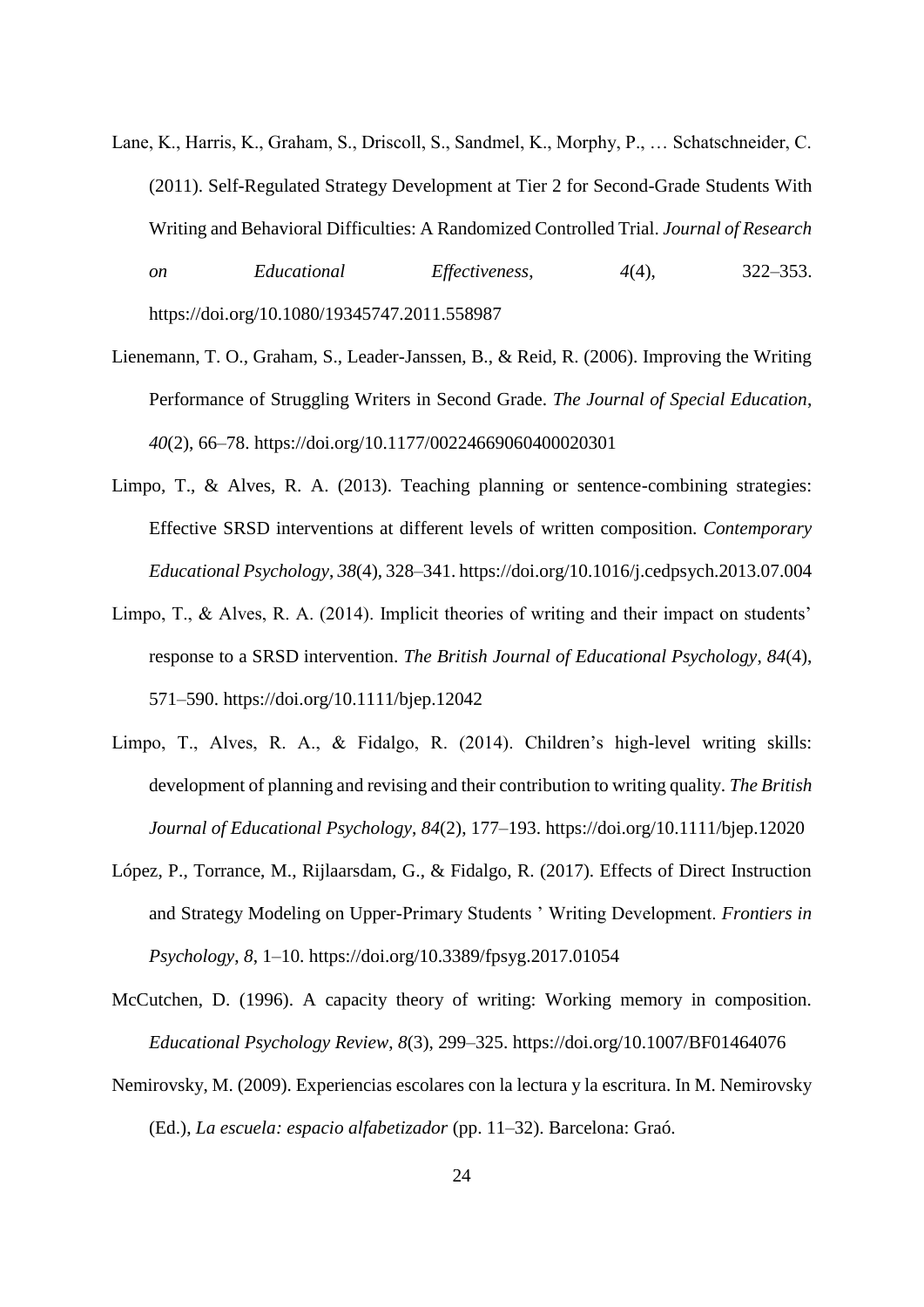- Pajares, F. (2003). Self-efficacy beliefs, motivation, and achievement in writing: A review of the literature. *Reading and Writing Quarterly*, *19*(2), 139–158. https://doi.org/10.1080/10573560390143085
- Quené, H., & van den Bergh, H. (2004). On multi-level modeling of data from repeated measures designs: a tutorial. *Speech Communication*, *43*(1–2), 103–121. https://doi.org/10.1016/j.specom.2004.02.004
- Rijlaarsdam, G., & Couzijn, M. (2000). Writing and learning to write: A double challenge. *New Learning*, 157–189.
- Rijlaarsdam, G., Van den Bergh, H., Couzijn, M., Janssen, T., Braaksma, M., Tillema, M., … Raedts, M. (2011). Writing. In S. Graham, A. Bus, S. Major, & L. Swanson (Eds.), *Handbook of educational Psychology: application of educational psychology to learning and teaching* (pp. 189–228). Washington, D.C.: American Psychlogical Society.
- Rogers, L. A., & Graham, S. (2008). A Meta-Analysis of Single Subject Design Writing Intervention Research. *Journal of Educational Psychology*, *100*(4), 879–906. https://doi.org/10.1037/0022-0663.100.4.879
- Sawyer, R. J., Graham, S., & Harris, K. (1992). Direct teaching, strategy instruction, and strategy instruction with explicit self-regulation: Effects on the composition skills and self-efficacy of students with learning disabilities. *Journal of Educational Psychology*, *84*(3), 340–352. https://doi.org/10.1037//0022-0663.84.3.340
- Spencer, S. L., & Fitzgerald, J. (1993). Validity and structure, coherence, and quality measures in writing. *Journal of Reading Behaviour*, *25*(2), 209–231. https://doi.org/10.1080/10862969309547811
- Teberosky, A., & Sepúlveda, A. (2009). El texto en la alfabetización inicial. *Infancia y Aprendizaje*, *32*(2), 199–218. https://doi.org/10.1174/021037009788001770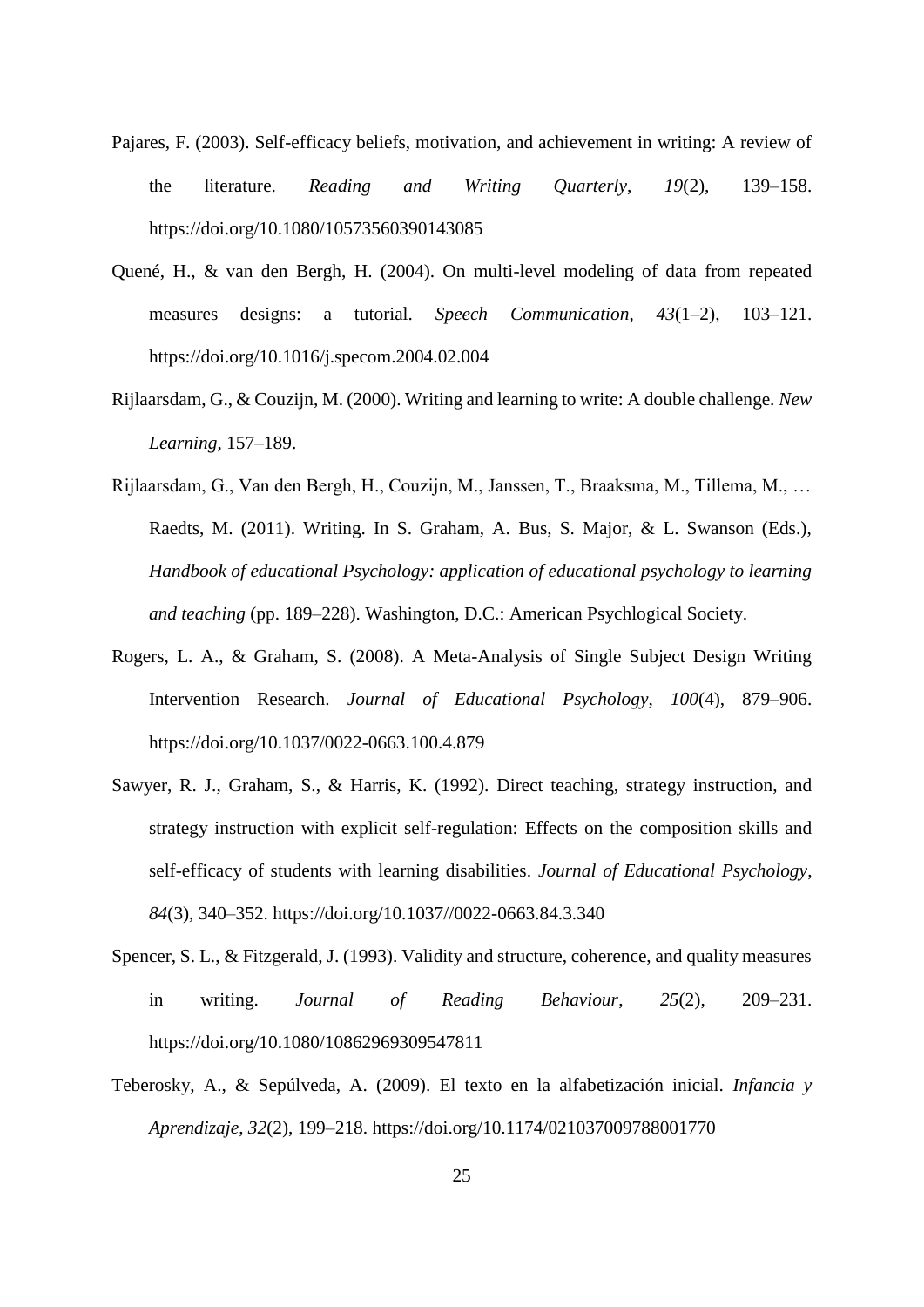- Torrance, M., Fidalgo, R., & García, J. N. (2007). The teachability and effectiveness of cognitive self-regulation in sixth-grade writers. *Learning and Instruction*, *17*, 265–285. https://doi.org/10.1016/j.learninstruc.2007.02.003
- Torrance, M., Fidalgo, R., & Robledo, P. (2015). Do sixth-grade writers need process strategies? *British Journal of Educational Psychology*, *85*(1), 91–112. https://doi.org/10.1111/bjep.12065
- Torrance, M., & Galbraith, D. (2006). The processing demands of writing. In C. A. MacArthur, S. Graham, & J. Fitzgerald (Eds.), *Handbook of writing research* (pp. 67–82). New York: Guildford Publications.
- Tracy, B., Reid, R., & Graham, S. (2009). Teaching Young Students Strategies for Planning and Drafting Stories: The Impact of Self-Regulated Strategy Development. *The Journal of Educational Research*, *102*(5), 323–332. https://doi.org/10.3200/JOER.102.5.323-332
- Zimmerman, B., & Bandura, A. (1994). Impact of self-regulatory influences on the development of writing proficiency. *American Educational Research Journal*, *31*, 845– 862. https://doi.org/doi.org/10.2307/1163397
- Zumbrunn, S., & Bruning, R. (2013). Improving the writing and knowledge of emergent writers : the effects of self-regulated strategy development. *Reading and Writing*, *26*(1), 91–110. https://doi.org/10.1007/s11145-012-9384-5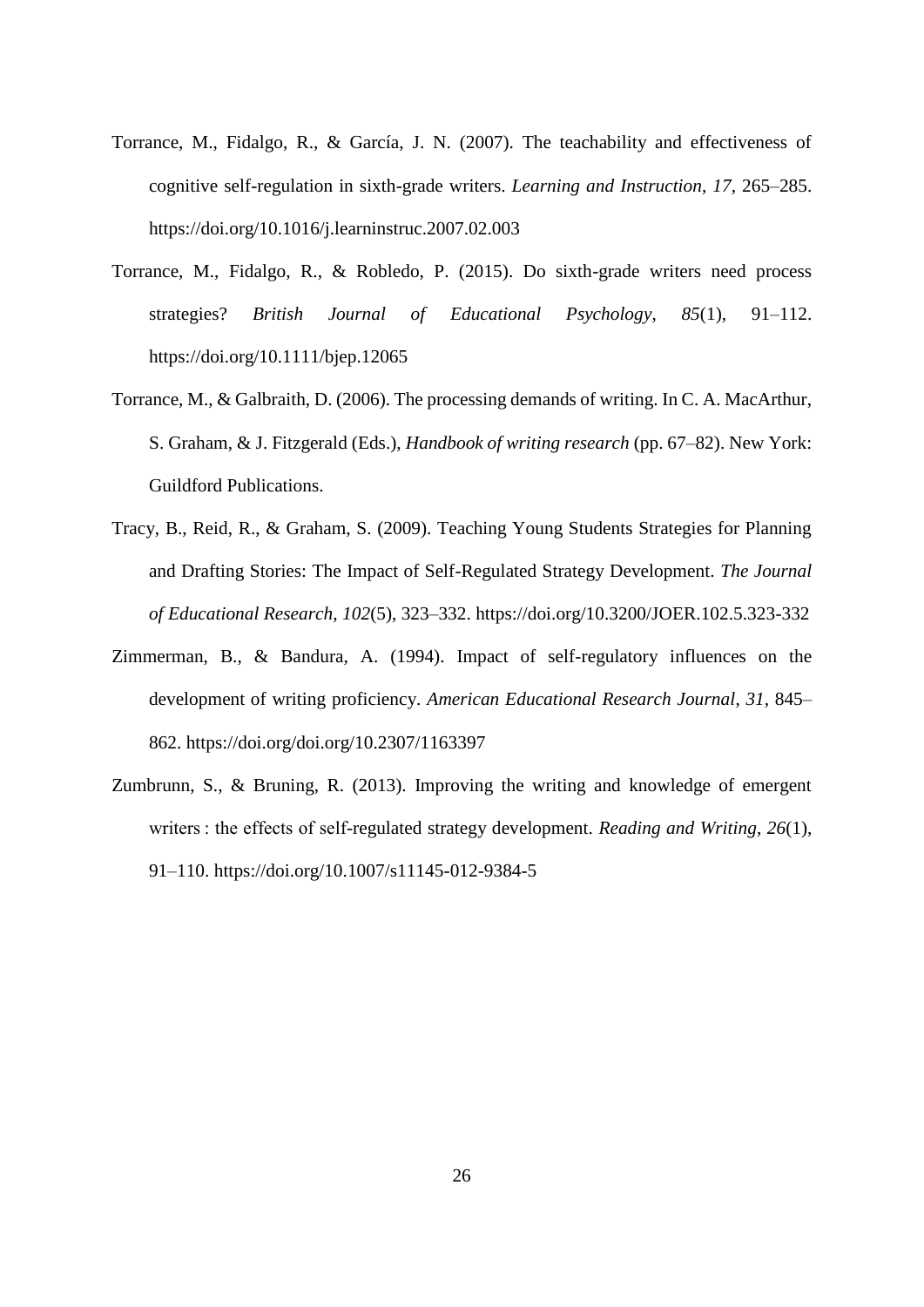## **Tables and Figure**

| Condition                 | Class              | $N(N$ male) | Age at pre-test in<br>years, M (SD) |
|---------------------------|--------------------|-------------|-------------------------------------|
| Intervention ( $N = 62$ ) | Class A (School 1) | 16(10)      | 6.5(.35)                            |
|                           | Class B (School 2) | 22(9)       | 6.6(.28)                            |
|                           | Class C (School 2) | 24(11)      | 6.7(.26)                            |
| Control ( $N = 39$ )      | Class D (School 1) | 16(9)       | 6.5(.28)                            |
|                           | Class E (School 2) | 23(8)       | 6.6(.24)                            |

Table 1. Sample Characteristics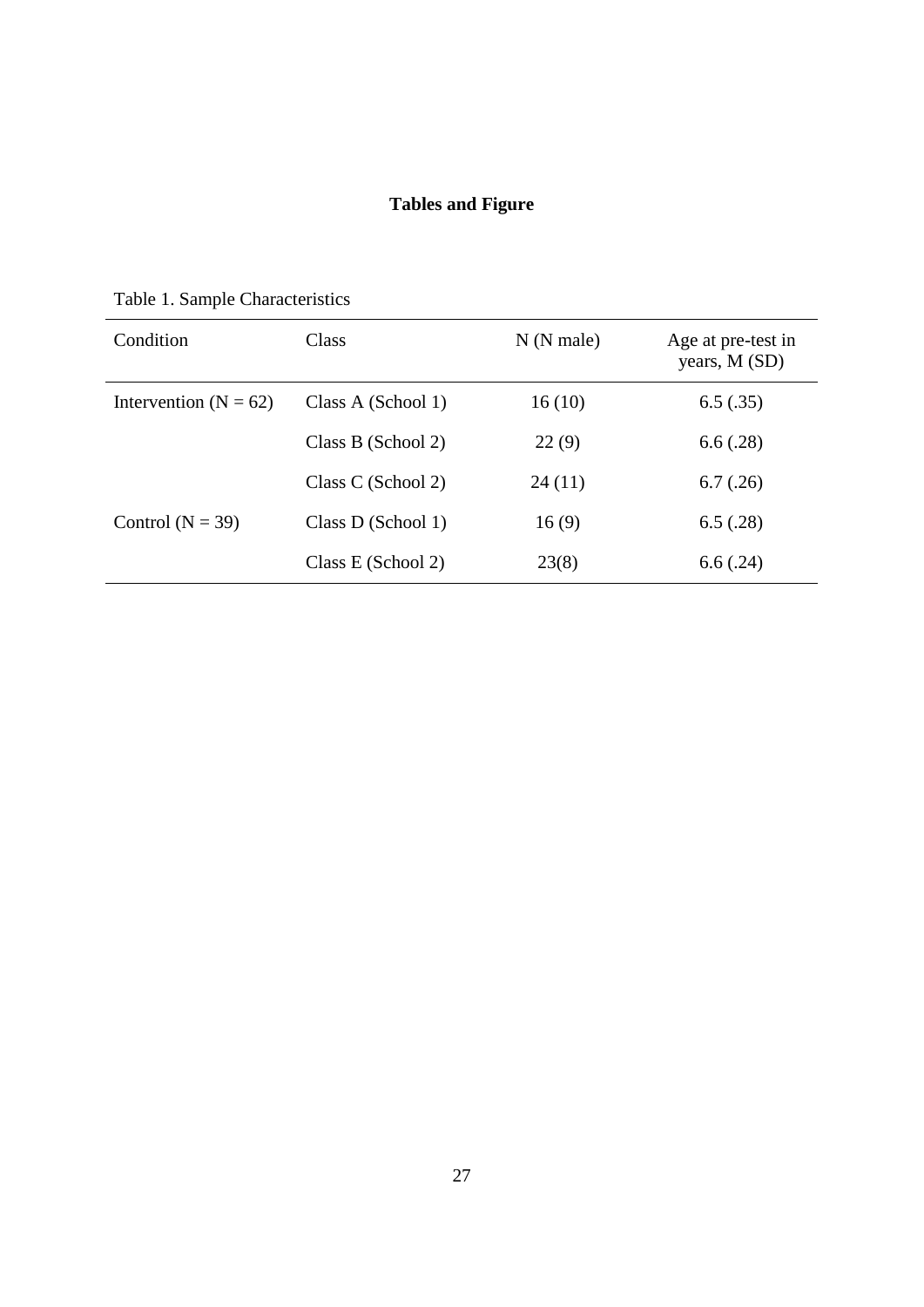|                                                            | Intervention | Control |
|------------------------------------------------------------|--------------|---------|
| Instructional content                                      |              |         |
| Strategies for planning narrative content and<br>structure | $^{+}$       |         |
| <b>Transcription skills</b>                                |              | $^{+}$  |
| Instructional approach                                     |              |         |
| Writing practice                                           | $+$          | $^{+}$  |
| Motivational training                                      | $+$          | $+$     |
| Strategy instruction supported by mnemonics                | $+$          |         |
| Teaching and modelling planning                            | $+$          |         |
| Text assessment                                            | $^{+}$       |         |
| Reading comprehension                                      |              | $^{+}$  |
| Writing in a social context                                |              | $^{+}$  |

## Table 2. Features of the Intervention and Control conditions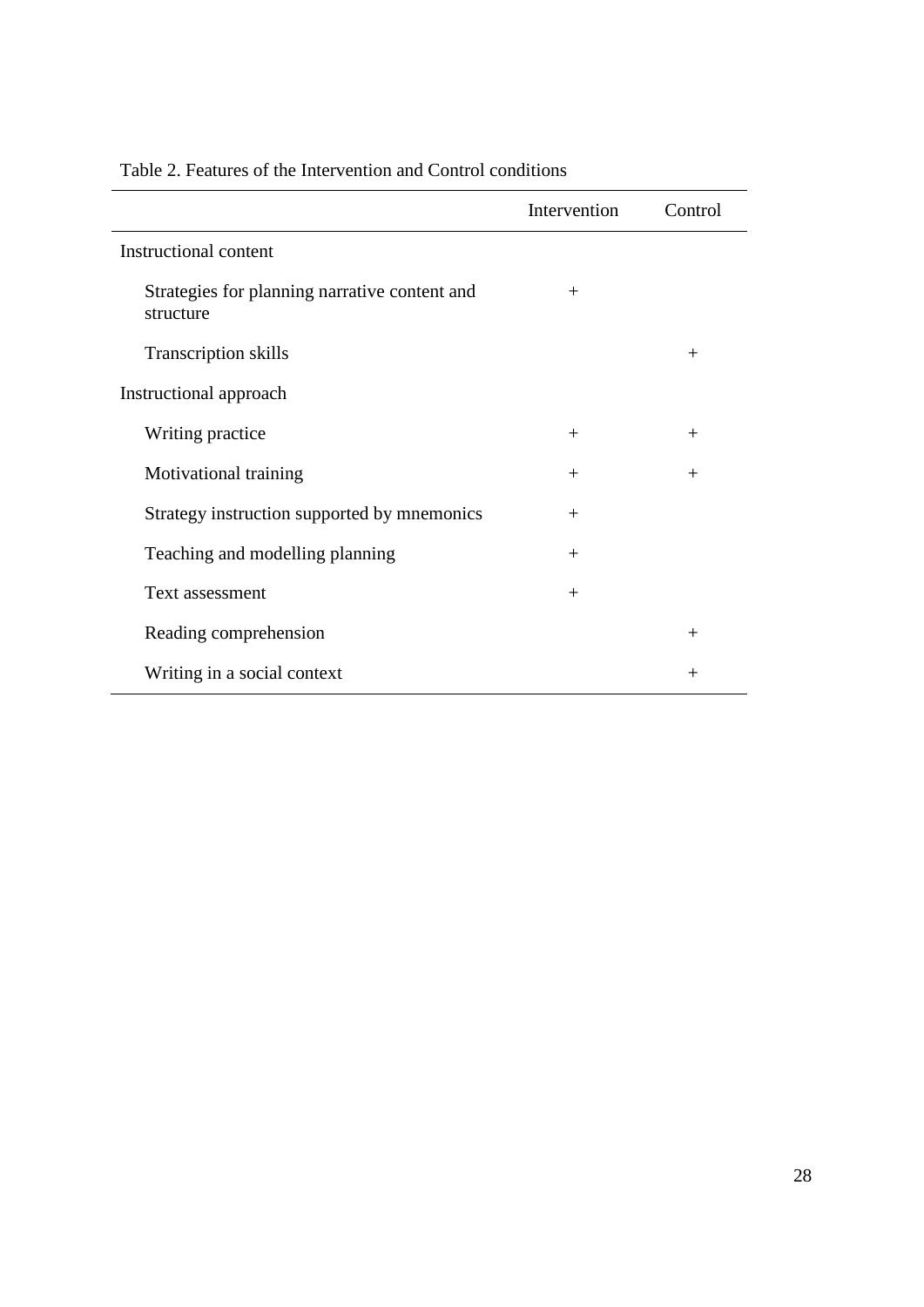|                     | Structure | Coherence | Quality | Framework | Episodes |
|---------------------|-----------|-----------|---------|-----------|----------|
| Coherence           | .78       |           |         |           |          |
| Quality             | .80       | .88       |         |           |          |
| Narrative framework | .38       | .31       | .35     |           |          |
| Episodic structure  | .72       | .54       | .67     | .24       |          |
| Text length         | .31       | .22       | .38     | .27       | .56      |

## Table 3. Correlations among outcome measures

Note. Parameters from linear mixed effects models of scores from all test occasions with random intercepts for students and random slopes and intercepts for test occasion.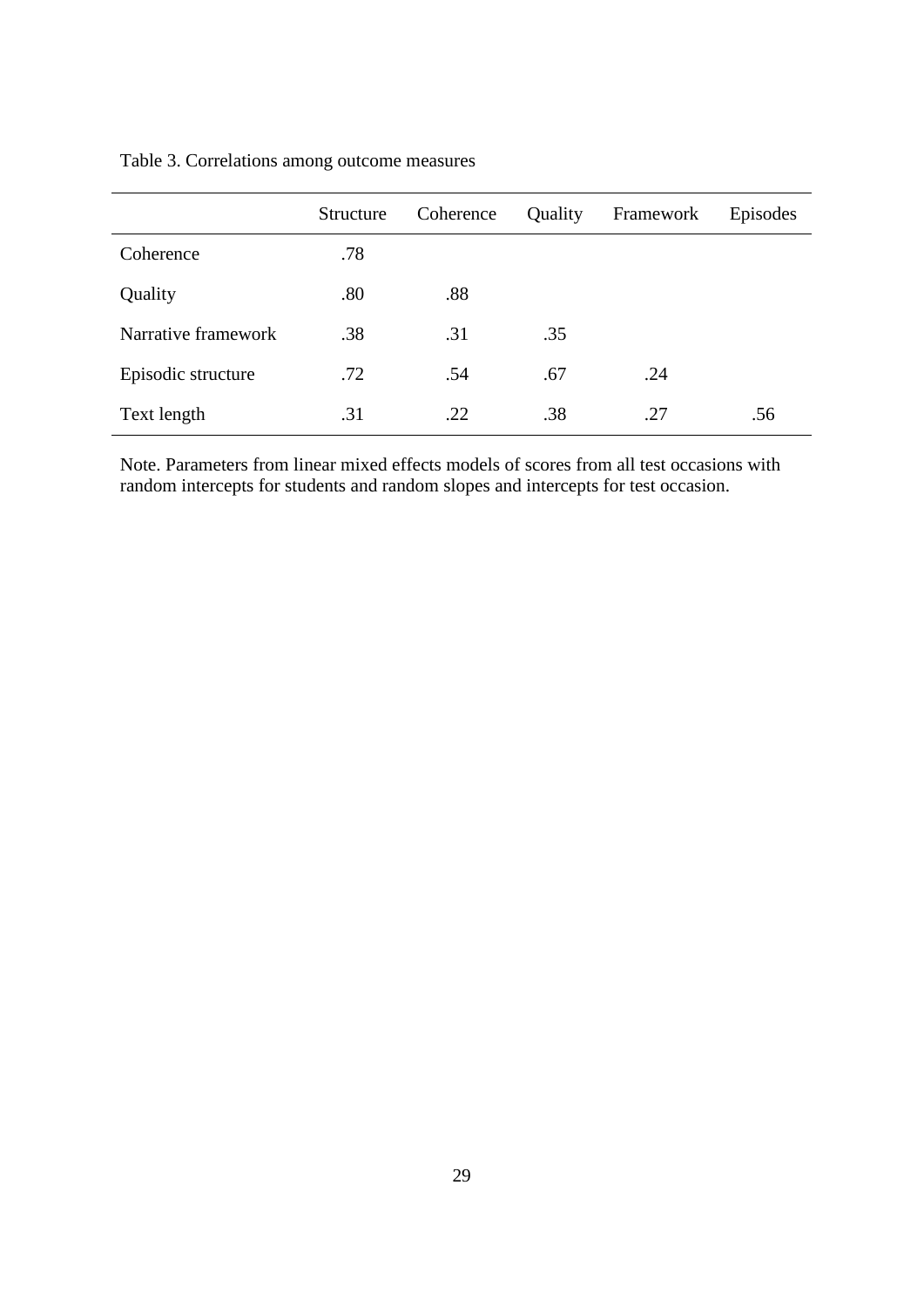Figure 1 Caption [figure submitted as separate pdf]: Mean observed scores on outcome variables, by condition and test occasion. Error bars represent 95% confidence intervals.

Figure 1 footnote: Note: Means and standard deviations by condition and time-of-task are also tabulated in Appendix C.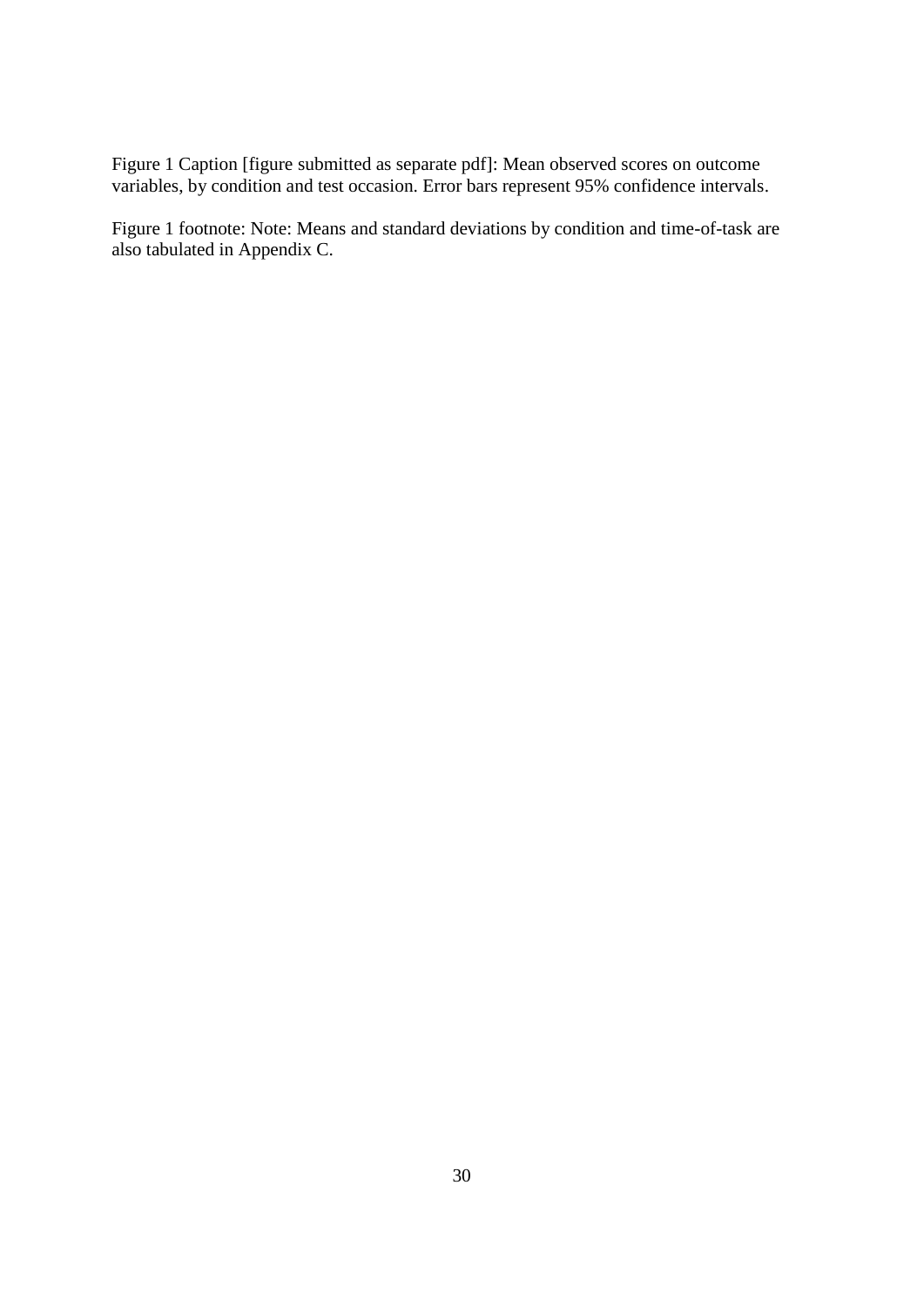## **Appendix A: The Story Mountain mnemonic**

Simplified version of the "Story Mountain" that formed the basis of the intervention reported in this paper. The road connecting the houses is omitted, and some other non-essential details are omitted for clarity.

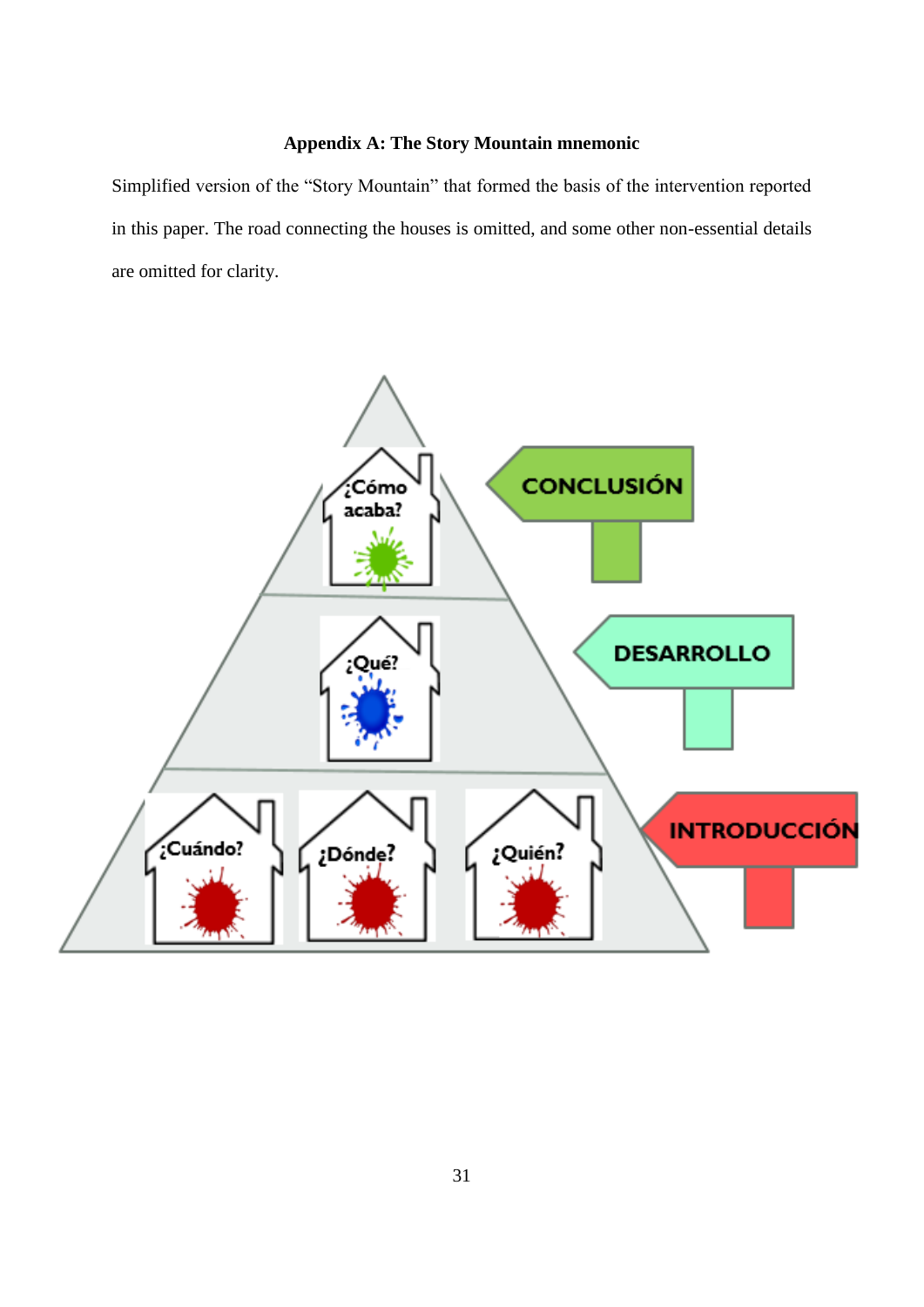#### **Appendix B: Example Compositions**

The following three samples are intended as prototypes of students' compositions rated low, in the middle, and high on the three holistic quality dimensions. These were transcribed so as to preserve spelling and all other errors. For readability we have in some cases inserted spaces between words where these were omitted or were unclear in the handwritten originals. Underlining indicates words with omitted capitalisation and/or diacritics. Italics indicate spelling mistakes, including uninterpretable words.

We also provide an English translation. This reproduces capitalisation and punctuation errors from the original, and represents misspelt words with plausible English spelling errors.

#### **Text 1**

#### **48 words. Structure = 1, Coherence = 1, Quality = 1**

erase una vez un *gerero* el sable del tigre lo tenia el rey el rey una vez se habia muerto y el *gerero* tenia el sable lo tenia el *gerero* el otro tenia las pistolas y la *gerera* era veloz. el niño y la niña tenian un zorro.

once upon a time a *warior* the saber of the tiger the king had it the king one time was dead and the *warior* had the saber the *warior* had it another one had the pistols and the *female warior*  was quick. the boy and the girl had a fox.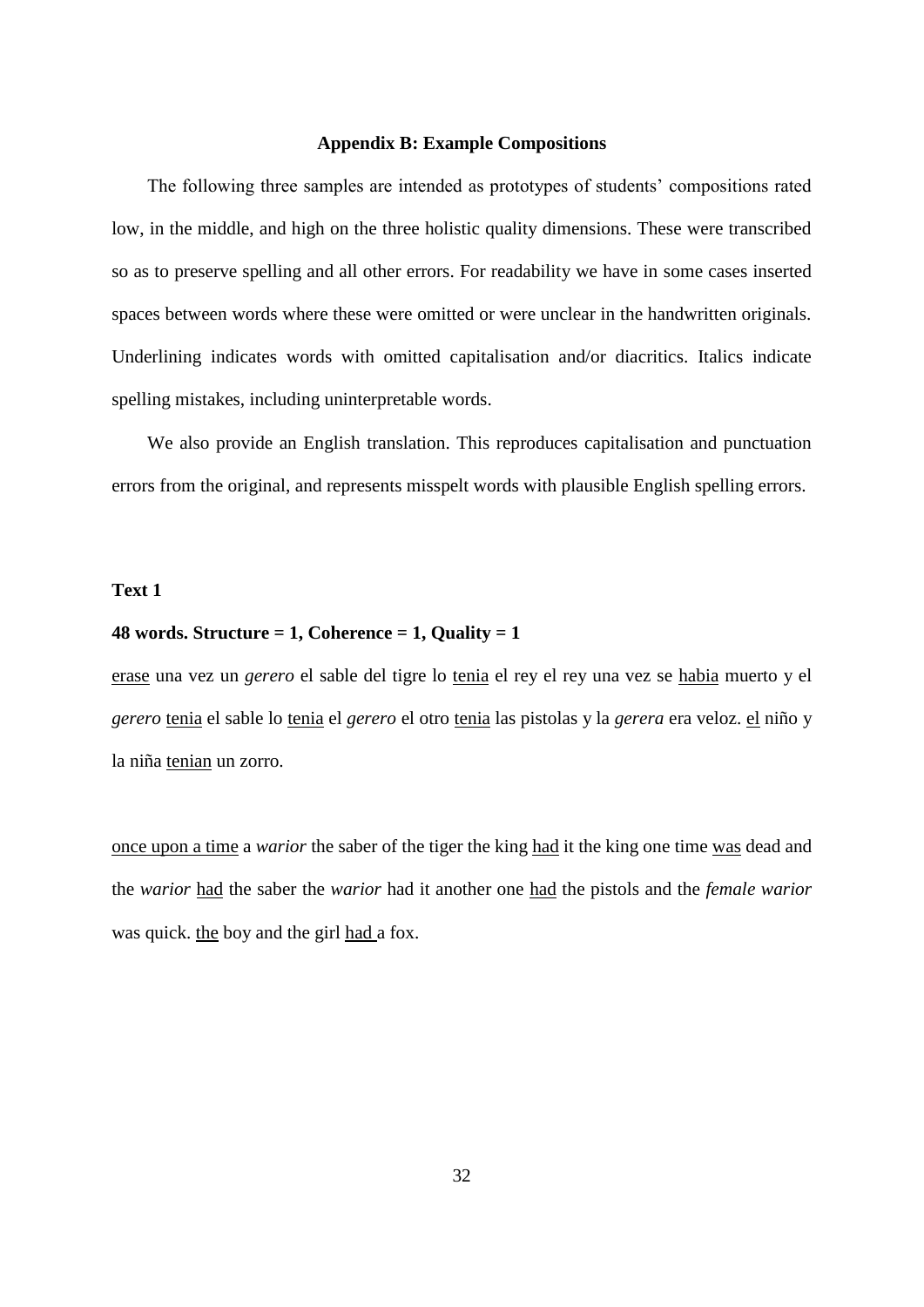#### **Text 2**

#### **55 words. Structure = 3, Coherence = 2, Quality = 2**

*Ace* mucho en los 80 *havia* un roquero mas loco que una persona con una motosierra un dia estaba un fan de el le dijo si le firmaba un autografo i le dijo noooo i el fan se puso triste y el roquero le dijo que *lla* estas *quoteto* noo y el roquero se mata Fin

*Log* ago in the 80`s *ther was* a rock player crazier than a person with a chainsaw one day there was a fan of him and told him if he signed an authograph for him *an* he said noooo *an* the fan felt sad and the rock player told him if he was *alredy hapy* noo and the rock player killed himself The End

#### **Text 3**

#### **57 Words. Structure = 4, Coherence = 4, Quality = 5**

#### El osito polar

Un día en el Polo Norte *abia* un osito polar. Y paso el tiempo con su mama. Pero cuando tuvo que ir al colegio y *s* quedo triste y solo. *Asta* que en el recreo hizo un muñeco de nieve. Entonces sus compañeros decidierón ayudarle a mejorarlo. ¡Y hizo muchos amigos! Entonces fue feliz.

#### The polar bear

One day in the North Pole *ther was* a polar bear. And he spent time with his mommy. But when he had to go to school he felt sad and lonely. *Util* in the playground he made a snowman. Then his classmates decided to help him to improve it. And he made lots of friends! Then he was happy.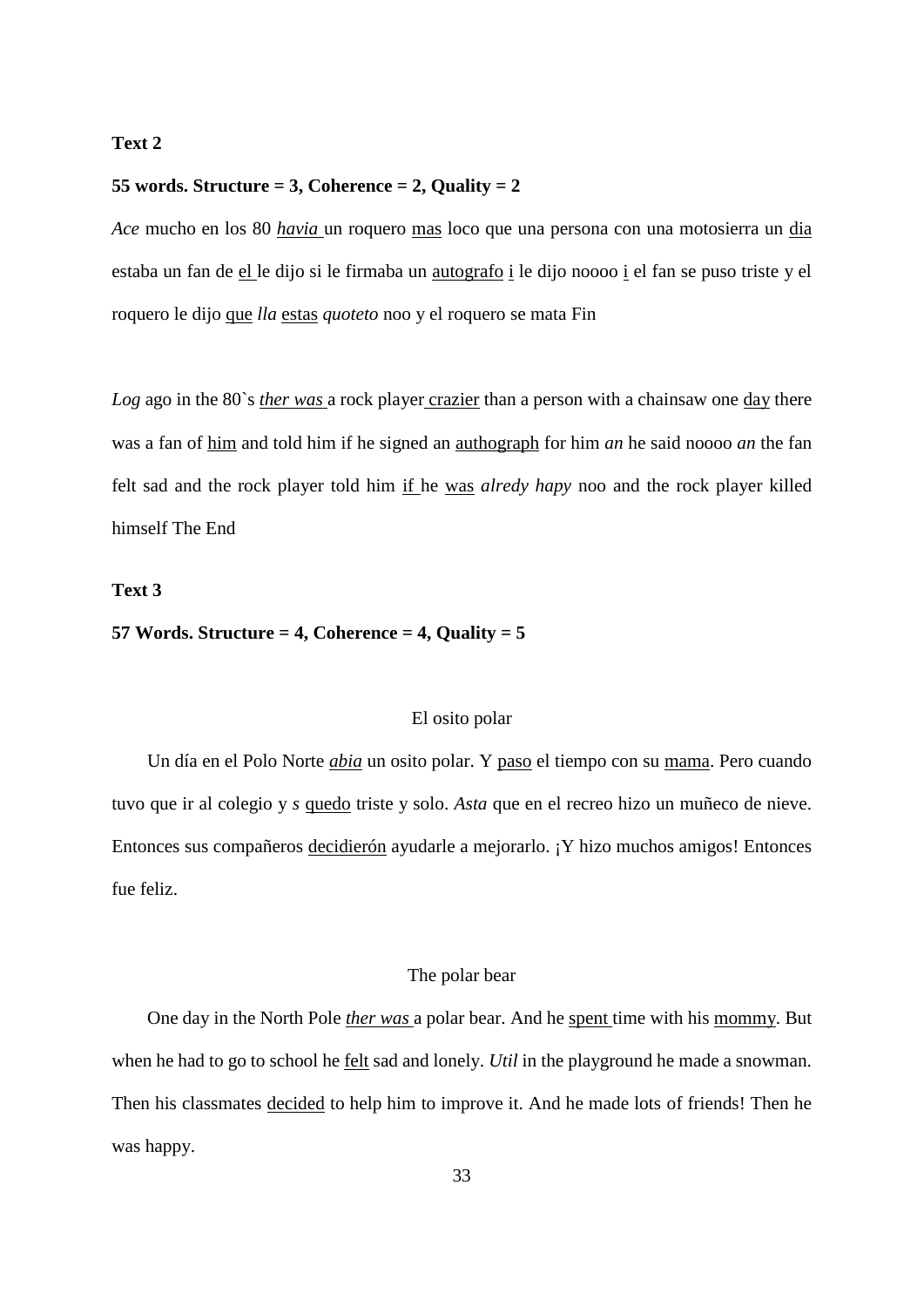|                     | Pre-test   |              | Post-test   |              | Follow-up   |              |
|---------------------|------------|--------------|-------------|--------------|-------------|--------------|
|                     | Control    | Intervention | Control     | Intervention | Control     | Intervention |
| <b>Structure</b>    | 1.72(0.79) | 1.84(0.75)   | 1.92(0.77)  | 3.34(0.72)   | 1.97(0.67)  | 2.66(0.9)    |
| Coherence           | 1.85(0.67) | 1.95(0.82)   | 2.15(0.71)  | 3.08(0.86)   | 1.9(0.72)   | 2.77(0.84)   |
| Quality             | 2.03(0.93) | 2.1(0.97)    | 2.15(0.74)  | 3.34(1.01)   | 2.05(0.72)  | 2.94(0.99)   |
| Narrative framework | 1.64(0.58) | 2.02(1)      | 1.95(1.45)  | 2.89(0.83)   | 2.13(1.15)  | 2.92(1.11)   |
| Episodic structure  | 3.62(3.13) | 3.02(2.37)   | 2.85(2.05)  | 4.56(1.8)    | 3(1.59)     | 3.76(1.84)   |
| Text length         | 47.5(31.5) | 48.8(35.0)   | 56.4 (32.4) | 55.9 (21.6)  | 53.9 (29.2) | 61.9(33.4)   |

### **Appendix C: Supplementary Statistics**

Observed means by condition and test occasion. Standard deviations in parenthesis.

Intra-class Correlation Estimates

|                     | Pre and post test |      | Pre and follow-up test |       |
|---------------------|-------------------|------|------------------------|-------|
|                     | subject<br>class  |      | subject                | class |
| Structure           | 0.31              | 0.00 | 0.35                   | 0.14  |
| Coherence           | 0.42              | 0.00 | 0.41                   | 0.05  |
| Quality             | 0.37              | 0.05 | 0.36                   | 0.18  |
| Narrative framework | 0.00              | 0.00 | 0.04                   | 0.19  |
| Episodic structure  | 0.38              | 0.00 | 0.36                   | 0.16  |
| Text length         | 0.29              | 0.18 | 0.34                   | 0.15  |

Note: Values calculated from random effect and residual variance estimates taken from the linear mixed effects models described in the text. See Stram, D. O., & Lee, J. W. (1994). Variance Components Testing in the Longitudinal Mixed Effects Model. *Biometrics*, 50(4), 1171–1177 for an explanation of the zero estimates.